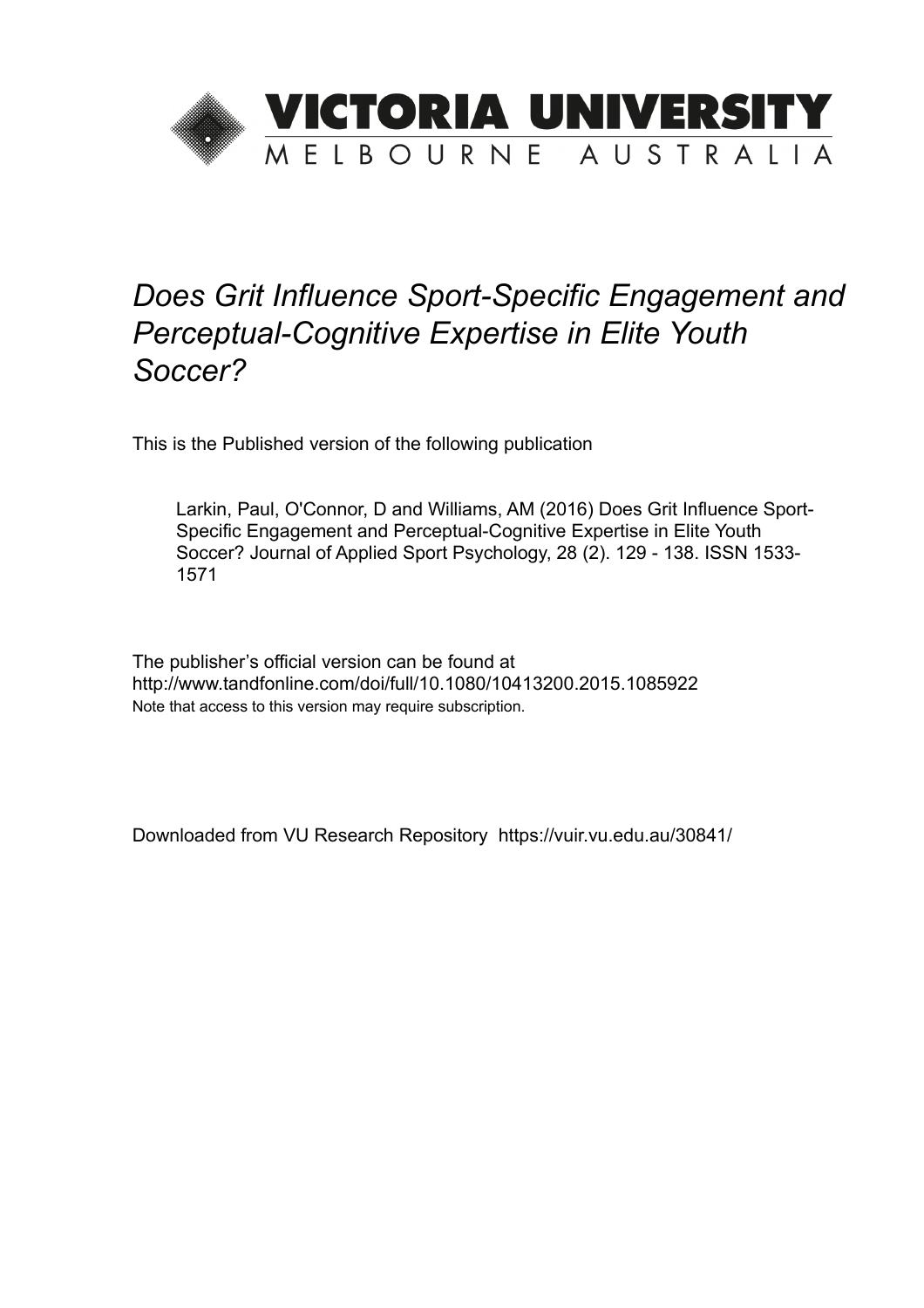This article was downloaded by: [University of Sydney Library] On: 02 September 2015, At: 16:16 Publisher: Routledge Informa Ltd Registered in England and Wales Registered Number: 1072954 Registered office: 5 Howick Place, London, SW1P 1WG



## **Journal of Applied Sport Psychology**

Publication details, including instructions for authors and subscription information: <http://www.tandfonline.com/loi/uasp20>

## **Does Grit Influence Sport-Specific Engagement and Perceptual-Cognitive Expertise in Elite Youth Soccer?**

Paul Larkin<sup>a</sup>, Donna O'Connor<sup>a</sup> & A. Mark Williams<sup>b</sup>

<sup>a</sup> Faculty of Education and Social Work, University of Sydney, Sydney, Australia

<sup>b</sup> Centre for Sports Medicine and Human Performance, Brunel University, London, United Kingdom

Accepted author version posted online: 02 Sep 2015.



**To cite this article:** Paul Larkin, Donna O'Connor & A. Mark Williams (2015): Does Grit Influence Sport-Specific Engagement and Perceptual-Cognitive Expertise in Elite Youth Soccer?, Journal of Applied Sport Psychology, DOI: [10.1080/10413200.2015.1085922](http://www.tandfonline.com/action/showCitFormats?doi=10.1080/10413200.2015.1085922)

**To link to this article:** <http://dx.doi.org/10.1080/10413200.2015.1085922>

**Disclaimer:** This is a version of an unedited manuscript that has been accepted for publication. As a service to authors and researchers we are providing this version of the accepted manuscript (AM). Copyediting, typesetting, and review of the resulting proof will be undertaken on this manuscript before final publication of the Version of Record (VoR). During production and pre-press, errors may be discovered which could affect the content, and all legal disclaimers that apply to the journal relate to this version also.

#### PLEASE SCROLL DOWN FOR ARTICLE

Taylor & Francis makes every effort to ensure the accuracy of all the information (the "Content") contained in the publications on our platform. However, Taylor & Francis, our agents, and our licensors make no representations or warranties whatsoever as to the accuracy, completeness, or suitability for any purpose of the Content. Any opinions and views expressed in this publication are the opinions and views of the authors, and are not the views of or endorsed by Taylor & Francis. The accuracy of the Content should not be relied upon and should be independently verified with primary sources of information. Taylor and Francis shall not be liable for any losses, actions, claims, proceedings, demands, costs, expenses, damages, and other liabilities whatsoever or howsoever caused arising directly or indirectly in connection with, in relation to or arising out of the use of the Content.

This article may be used for research, teaching, and private study purposes. Any substantial or systematic reproduction, redistribution, reselling, loan, sub-licensing, systematic supply, or distribution in any form to anyone is expressly forbidden. Terms & Conditions of access and use can be found at [http://](http://www.tandfonline.com/page/terms-and-conditions) [www.tandfonline.com/page/terms-and-conditions](http://www.tandfonline.com/page/terms-and-conditions)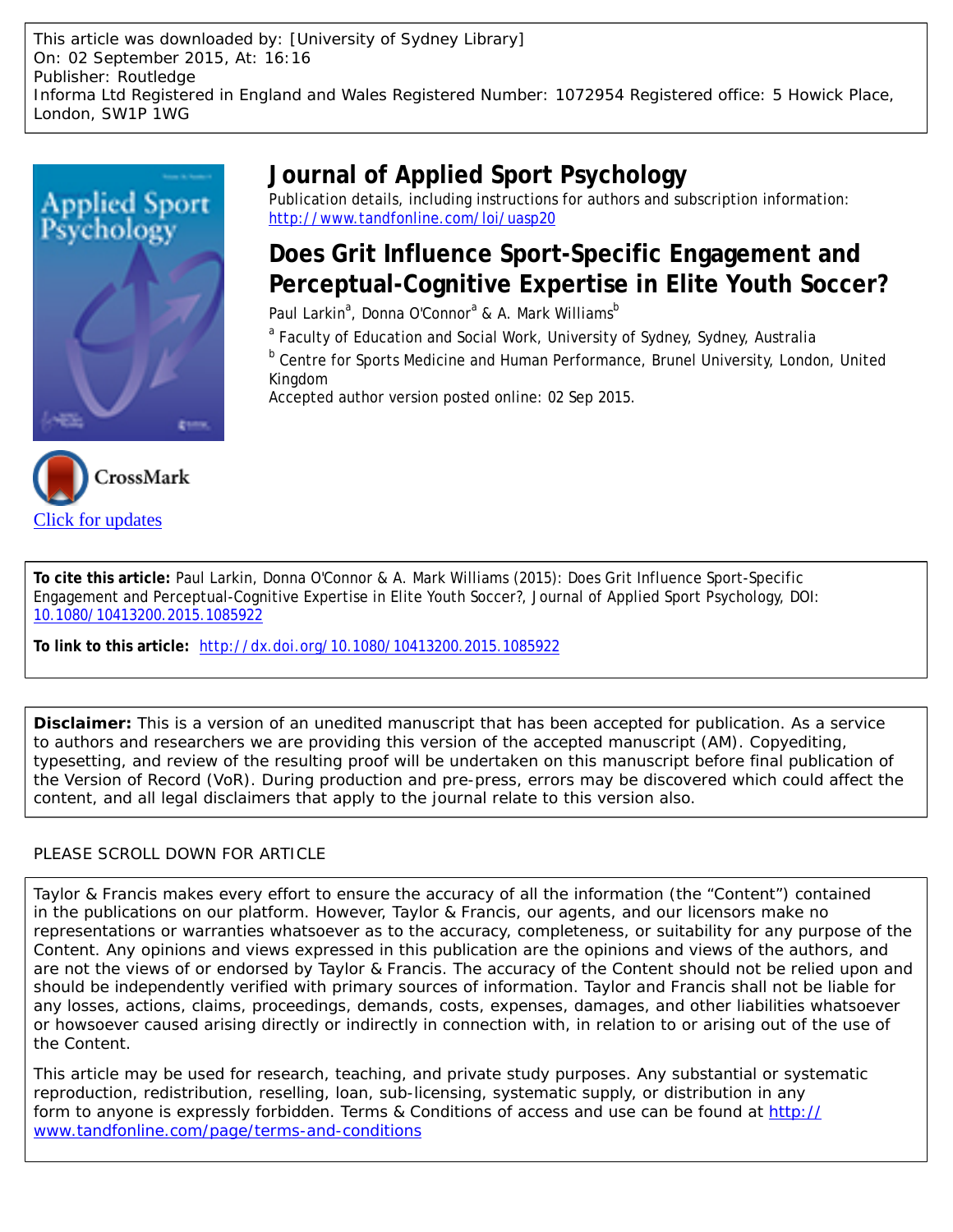#### Running head: GRIT AND SPORT EXPERTISE

### **Does Grit Influence Sport-Specific Engagement and Perceptual-Cognitive Expertise in Elite Youth Soccer?**

Paul Larkin<sup>a</sup>, Donna O¢Connor<sup>a</sup>, and A. Mark Williams<sup>b</sup>

<sup>a</sup> Faculty of Education and Social Work, University of Sydney, Sydney, Australia

<sup>b</sup>Centre for Sports Medicine and Human Performance, Brunel University, London, United

Kingdom

Submitted to: Journal of Applied Sport Psychology, 22<sup>nd</sup> July, 2015

Contact Details:

Donna OgConnor: Email - donna.oconnor@sydney.edu.au Phone - + 61 2 9351 6343

A. Mark Williams: Email 6 Mark. Williams@brunel.ac.uk Phone  $- + 0$  1895 267605

Correspondence:

Paul Larkin

Faculty of Education and Social Work, University of Sydney, Sydney, Australia

Email: paul.larkin@sydney.edu.au

Phone: +61 2 8627 4107

Keywords: grit; football; persistence; practice activities, performance; personality; adolescence

# <sup>1</sup> ACCEPTED MANUSCRIPT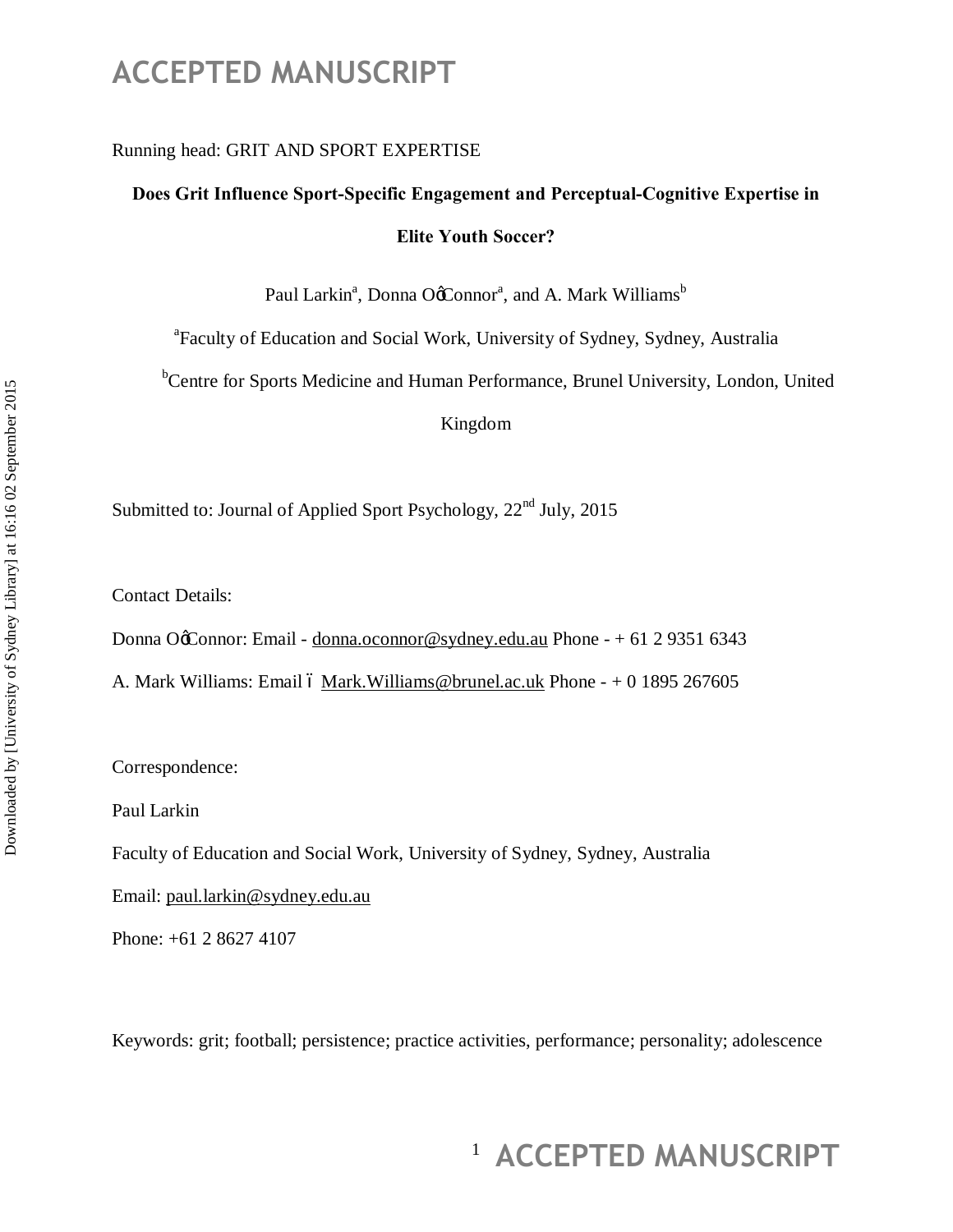#### **Abstract**

We examined whether soccer players who score low and high on the personality trait grit can be differentiated based on their sport-specific engagement and perceptual-cognitive expertise. Findings revealed that grittier players accumulated significantly more time in sportspecific activities including competition, training, play, and indirect involvement. Moreover, there was a significant main effect for performance on the perceptual-cognitive skills tests across groups, with grittier players performing better than less gritty players on the assessments of decision-making and situational probability. The findings are the first to demonstrate a potential link between grit, sport-specific engagement and perceptual-cognitive expertise.

**Keywords:** grit; football; persistence; practice activities, performance; personality; adolescence

# <sup>2</sup> ACCEPTED MANUSCRIPT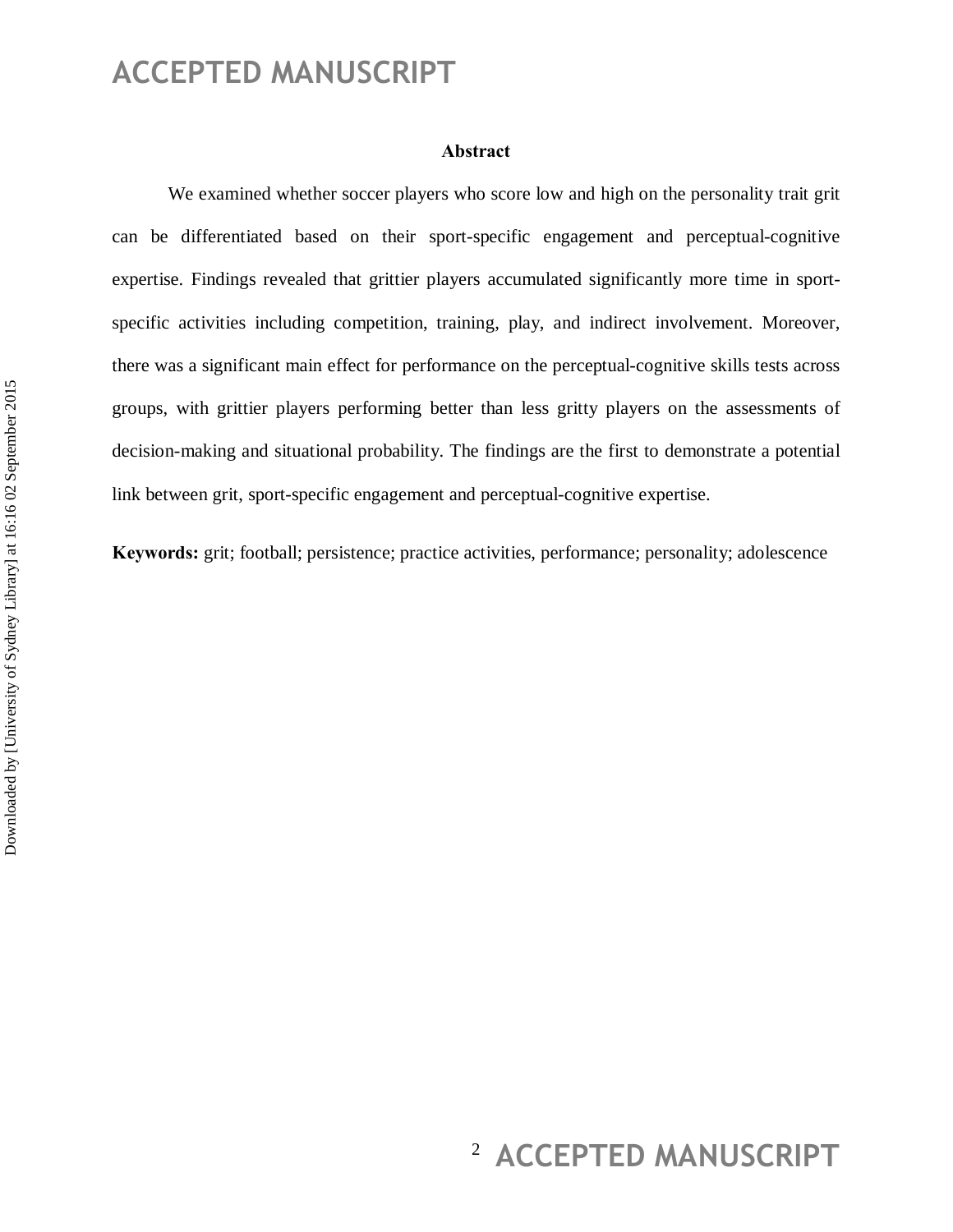In sport elite performance is characterised by exceptional skill and abilities, with athletes dedicating an extensive amount of time to practice in order to achieve their goals. Numerous researchers have explored the attributes and skills that differentiate elite and sub-elite athletes, including technical ability (Coelho e Silva et al., 2010; Figueiredo et al., 2009; le Moal et al., 2013), physical fitness (Deprez, Fransen, Boone, Lenoir, Philippaerts, & Vaeyens, 2015; le Gall, Carling, Williams & Reilly, 2010), personality characteristics (Guelmami, Hamrouni, & Agrébi, 2014; Reilly, Williams, Nevill, & Franks, 2000; Stoll, Lau, & Stoeber, 2008), and perceptualcognitive expertise (Farrow, McCrae, Gross, & Abernethy, 2010; Larkin, Berry, Dawson, & Lay, 2011; Larkin, Mesagno, Berry, & Spittle, 2014; Roca, Williams, & Ford, 2012). Moreover, researchers have investigated the practice history profiles of elite athletes to better understand what activities may contribute to the development of elite level performance (Ford, Ward, Hodges, & Williams, 2009; Ford & Williams, 2012; Ward, Hodges, Starkes, & Williams, 2007; Williams, Ward, Bell-Walker & Ford, 2012). While this research provides a profile of elite level performance, there is still limited understanding of the impact of personality traits, such as grit, on sporting expertise. Therefore the current study examines the potential influence of grit within elite youth soccer.

Personality psychology explores variations among individuals and how these differences shape people $\alpha$  lives (Roberts, Jackson, Duckworth,  $\&$  Von Culin, 2011). One personality trait that has been of interest in recent times is the construct of grit. Grit has been defined within the extant literature as trait-level perseverance and passion towards long-term goals (Duckworth, Peterson, Matthews, & Kelly, 2007). According to this definition, grit entails working obstinately toward challenges while sustaining effort and interest in the activity over years in

# <sup>3</sup> ACCEPTED MANUSCRIPT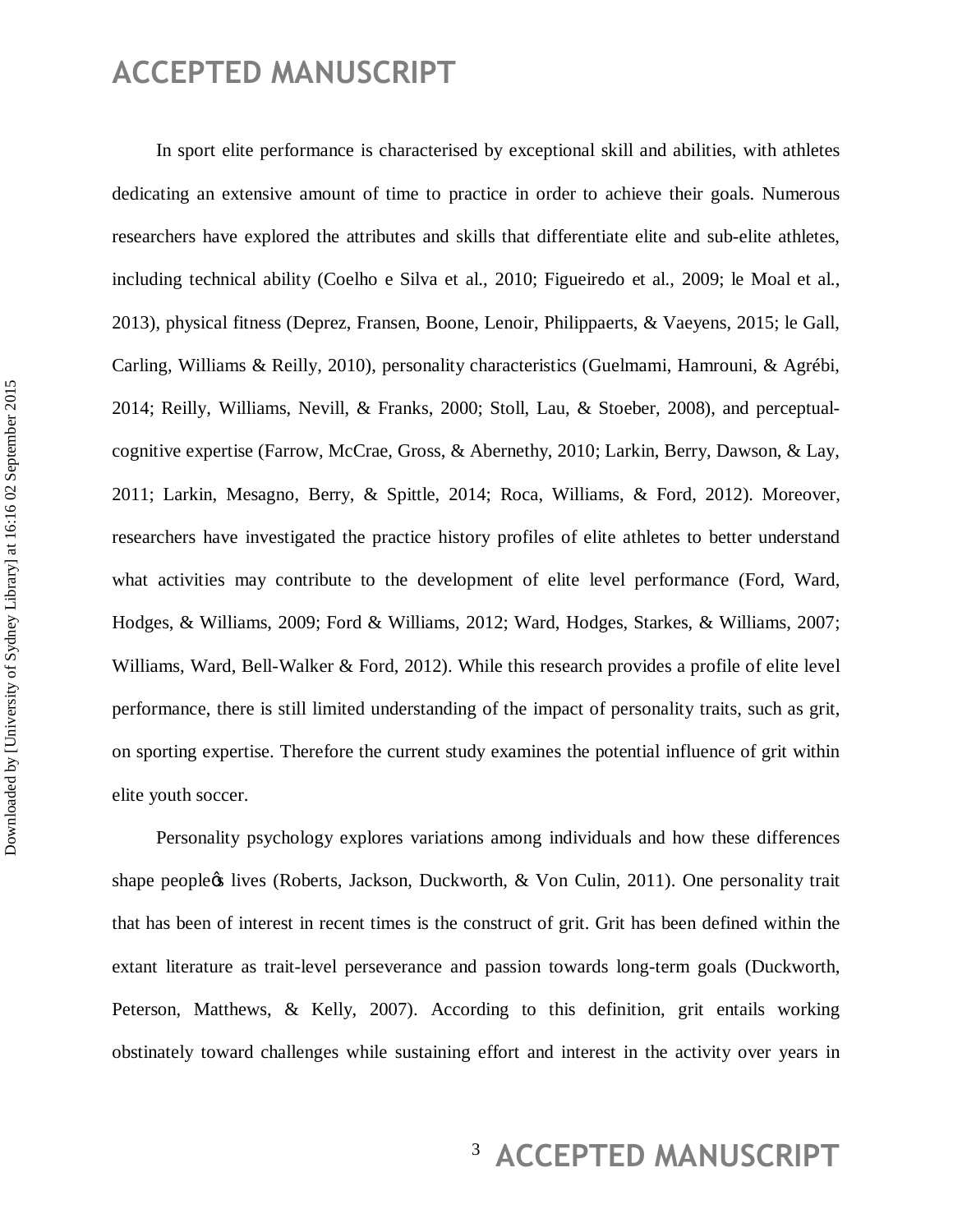spite of disappointment, hardship, and plateaus (Duckworth et al., 2007). While certain individuals may change goals and direction in the wake of disappointment or boredom, gritty individuals possess the fortitude to continually endeavour toward their goal even without immediate feedback or recognition.

As a construct, grit is believed to predict perseverance and achievement over and beyond the measure of talent, implying that grit may differentiate successful from less successful athletes. Duckworth and Quinn (2009) explored the ability of grit to differentiate individuals  $\phi$ retention in specific programs, through multiple studies with varying populations. Grittier adults were more likely to pursue further education (Duckworth & Quinn, 2009), less likely to withdraw from military training programs (Duckworth & Quinn, 2009; Eskreis-Winkler, Shulman, Beal, & Duckworth, 2014), more likely to keep their jobs (Eskreis-Winkler et al., 2014), more likely to stay married (Eskreis-Winkler et al., 2014), and grittier spellers engaged more time in deliberate practice compared to less gritty individuals (Duckworth, Kirby, Tsukayama, Berstein, & Ericsson, 2011). Therefore, it can be suggested that potential retention and engagement in various disciplines can be explained by an individual tevel of grit.

Although researchers have identified the potential for grit to predict retention within specific programs (Duckworth & Quinn, 2009; Duckworth et al., 2011; Eskreis-Winkler et al., 2014), there remains limited understanding of the how grit may influence aspects of performance. Duckworth and colleagues (2011) have attempted to understand this link through an expertise approach examining performance at a national junior spelling competition. Participants *performance* was specified by the position they finished in the national competition, with results indicating grittier spellers performed better than less gritty spellers. Duckworth and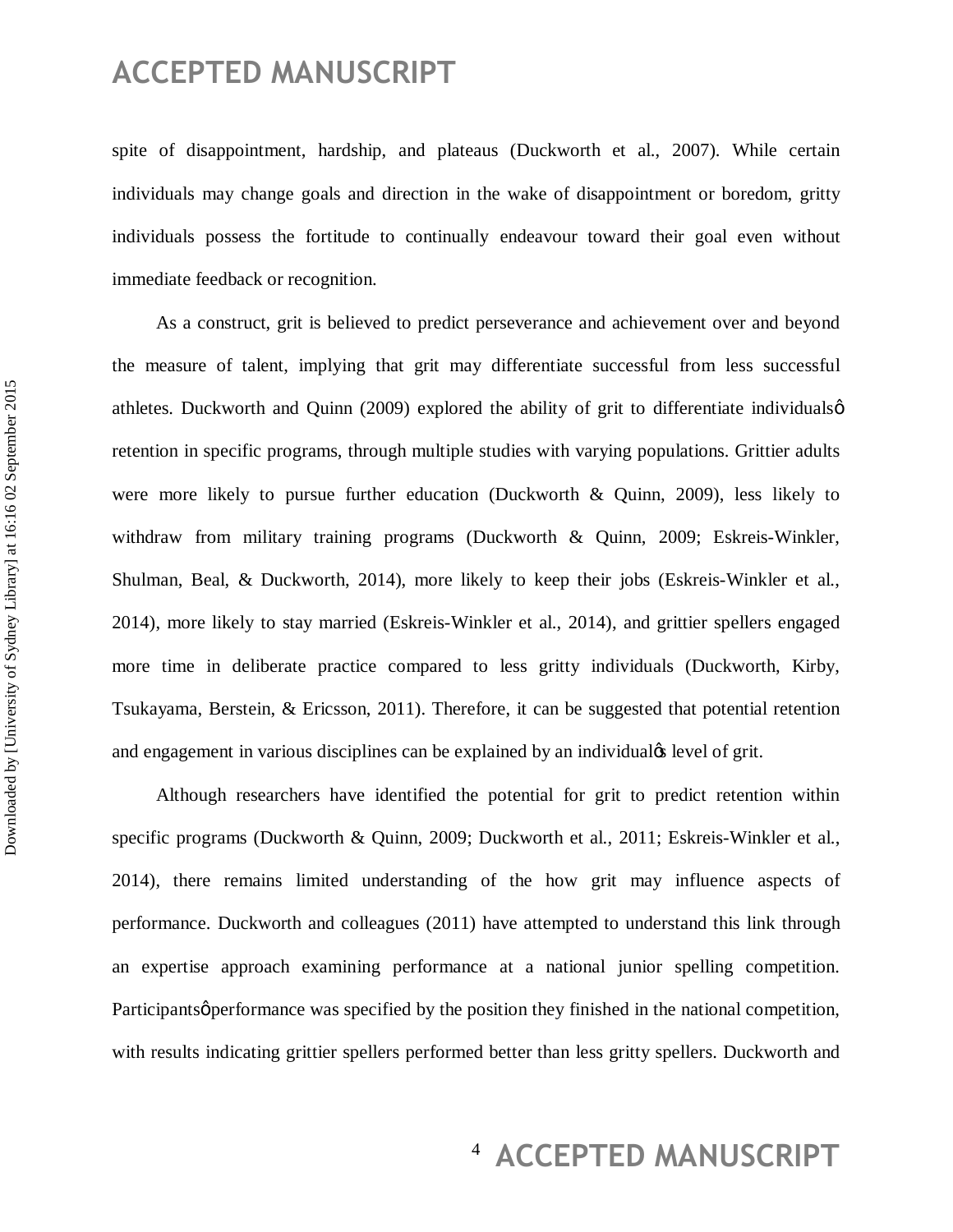colleagues therefore suggested grit may provide an indication of the potential for expert performance.

From a sporting perspective, researchers have demonstrated an expertise effect for perceptual-cognitive skills (Ward, Ericsson, & Williams, 2013; Ward & Williams, 2003; Williams, Hodges, North, & Barton, 2006), and sport-specific engagement (Ford et al., 2012; Roca et al., 2012; Williams et al., 2012). Retrospective recall techniques have been used to identify the time invested by skilled and less skilled players in sport-specific activities such as competition, training, and play. Findings have demonstrated that elite players generally accumulate significantly more hours of sport-specific engagement compared to less skilled players (Roca et al., 2012; Williams et al., 2012). Furthermore, researchers using video-based assessments have demonstrated perceptual-cognitive skills such as decision-making, situational probability assessment, and pattern recognition, differentiate skilled and lesser skilled athletes (Ward et al., 2013; Ward & Williams, 2003; Williams et al., 2006). However, researchers have not explored the potential relationship between these sport-specific variables and grit.

As the literature indicates that elite level athletes accumulate more hours of sport-specific engagement and demonstrate superior perceptual-cognitive skills, we hypothesised grittier youth players would have accumulated more hours in soccer-specific activities and would perform better on the perceptual-cognitive skills tests (i.e., decision-making, situational probability, pattern recognition).

# <sup>5</sup> ACCEPTED MANUSCRIPT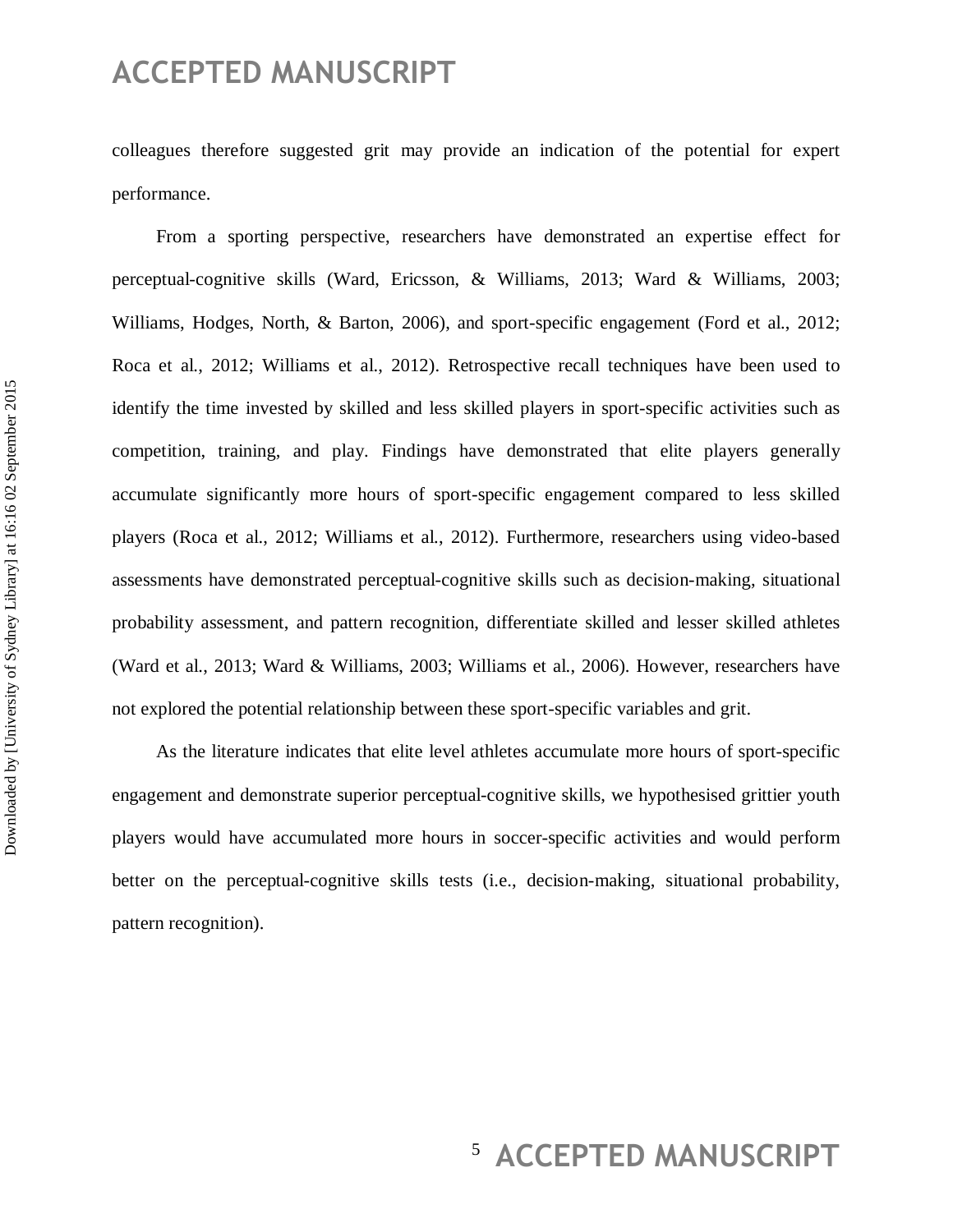#### **Method**

#### **Participants**

Elite youth male soccer players  $(n = 385)$  volunteered to participate in the study. All participants were competing at the age-related national youth soccer championships in Australia following their selection in a regional youth soccer development program (Under 13, *n* = 113,  $M_{age} = 12.9$ ,  $SD_{age} = 0.36$ ; Under 14,  $n = 139$ ,  $M_{age} = 13.9$ ,  $SD_{age} = 0.35$ ; Under 15,  $n = 133$ ,  $M_{age} = 0.35$  $= 14.7$ ,  $SD_{age} = 0.50$ ). Following approval from the institutional research ethics board, written parental consent was obtained for all participants prior to data collection.

#### **Instruments**

Grit was assessed using the child adapted version of the Short Grit Scale (Grit-S: Duckworth & Quinn, 2009). The Grit-S, a general personality inventory, is an eight item selfreport questionnaire with established construct and predictive validity and test/re-test reliability (Duckworth & Quinn, 2009). Participants respond to items, such as 'Setbacks (delays and obstacles) dongt discourage me. I bounce back from disappointments faster than most peopleon a five-point Likert scale (5 = *very much like me*; 1 = *not like me at all*). The Grit-S score is obtained from the average of all eight items, with higher values representing higher levels of grit. For the current study, the internal reliability of the Grit-S was within the acceptable range  $($ 0.631).

An adapted version of the Participation History Questionnaire (PHQ: Ward et al., 2007) was used to gather data relating to the players date of birth and soccer-related activities which players had undertaken from the current season back to eight years of age. The questionnaire elicited information relating to the number of hours participants engaged in soccer-related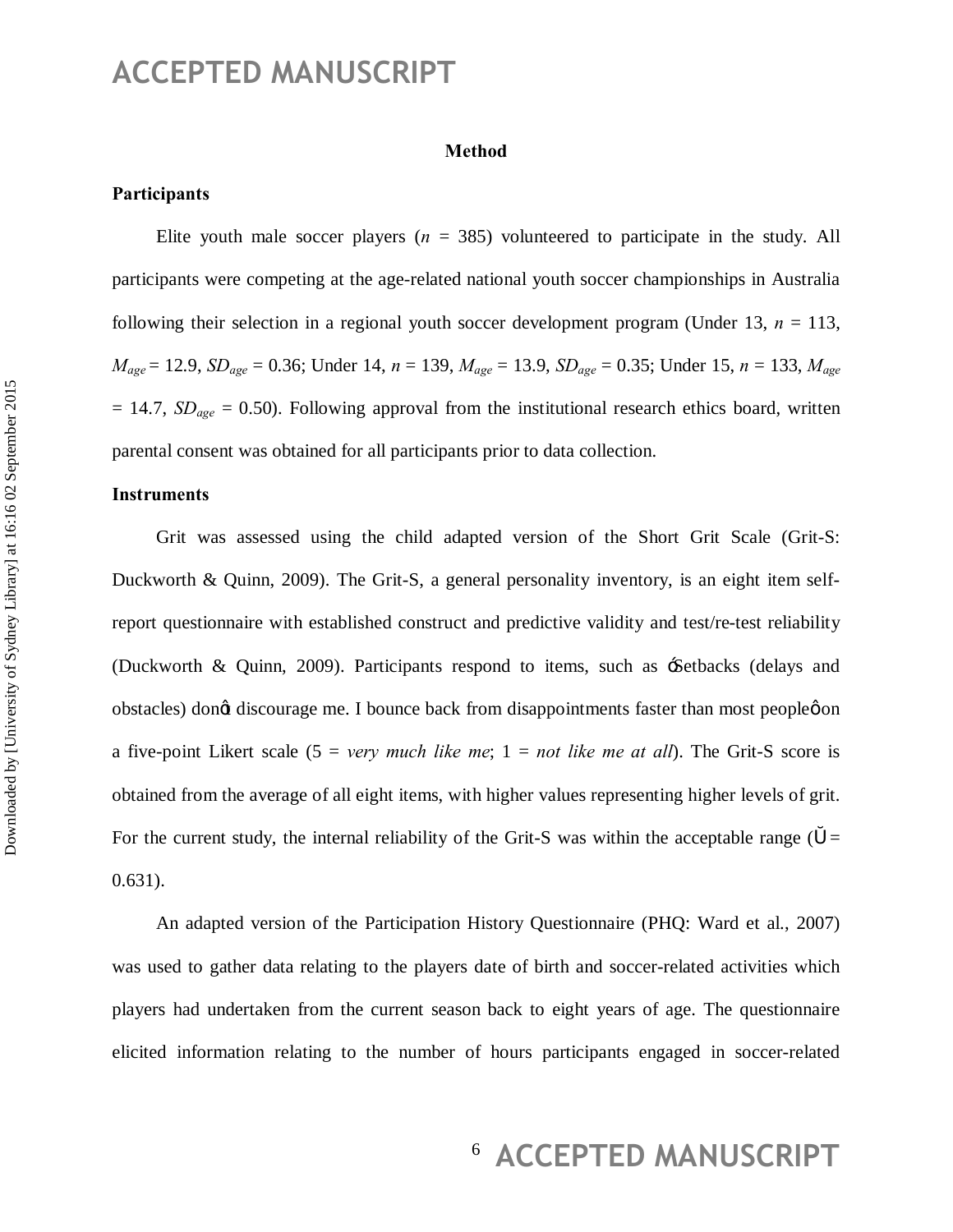activities at a specific age. As per previous research (Ford et al., 2009; Ford et al., 2012; Ford & Williams, 2012; Ward et al., 2007), participants were asked questions relating to the recollection of the number of hours per week and the number of months per year engaged in four soccerrelated activities, including match-play (i.e., competitive soccer matches); coach-led practice (i.e., soccer practice with a coach); individual practice (i.e., soccer activity by oneself); and peerled play (i.e., soccer activities with peers, including small-sided games). To further the current understanding of athlete participation history, an additional soccer-specific activity was presented, indirect involvement. Indirect involvement was defined as the number of hours engaged in soccer activities that were not physical in nature, such as playing soccer computer games and watching soccer games.

A film-based paradigm using the temporal occlusion method was used to determine perceptual-cognitive ability of the participants. Three activities were conducted to measure the participantos level of perceptual-cognitive expertise. The first activity, decision-making, was designed to evaluate participant to ability to make an informed decision of what game action to perform next with reference to the presentation of a sequence of play that was occluded at a key moment. The decision-making activity presented 20 video-clips of offensive soccer sequences. Participants were instructed to watch the clip, and at the point of occlusion make an informed decision regarding the next game action if they were the players on the ball (i.e., what would you do next?). Participants were informed that there were three possible decision outcomes: (a) pass the ball (P); (b) run with the ball  $(R/D)$ ; or (c) shoot at goal (S). To demonstrate the response, a picture of the last frame of the video was provided to the participants who were asked to indicate the game action (i.e., run with the ball, pass or shoot) and the direction in which the game action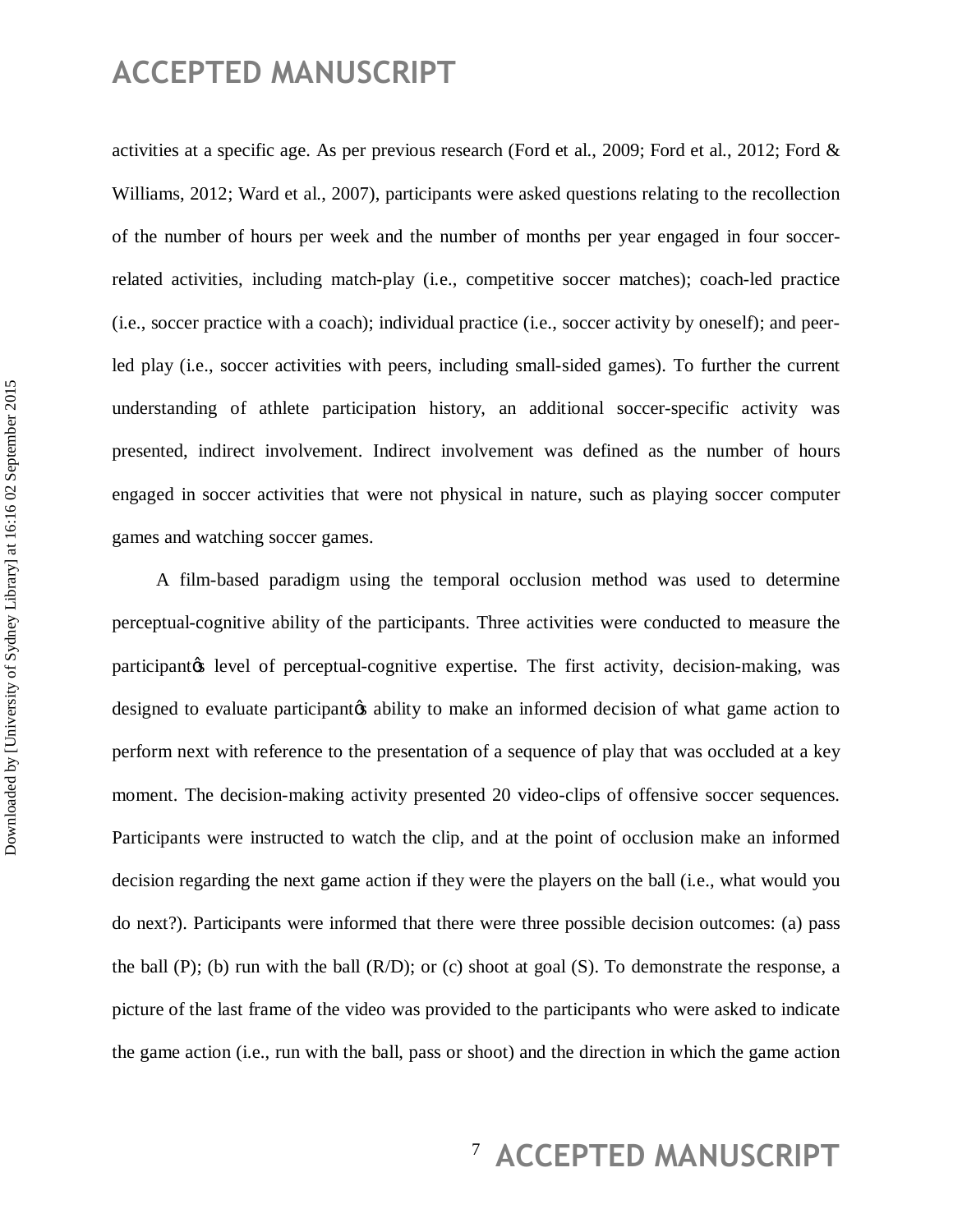would take place (i.e., draw an arrow in that direction). This procedure is consistent with the protocol used by Roca and colleagues (2012) and Ward and Williams (2003). Each trial was scored out of 2, with one point being allocated for the correct direction (as indicated by the arrow) and one point for indicating the correct game action (i.e., pass, run or shoot). A total score of 40 points was possible, with the total score for all trials being used for analysis purposes.

The second activity, situational probability, was designed to evaluate each participant  $\alpha$ ability to assess soccer-specific situational information by identifying the likely options for the player in possession of the ball (Williams et al., 2011). The situational probability activity presented 20 video-clips of an evolving passage of play for approximately 6-10 seconds, and at a critical moment in the footage, 120ms prior to the player in possession of the ball making a pass, the footage was frozen. This last frame was presented for 15 seconds. During this time, participants were required to indicate, on an image of the last video frame, the three most threatening players to the defence, if they were to receive the ball next. Then participants were asked to rank the identified players from one to three in order of most threatening (i.e., 1) to the defensive team to least (i.e., 3) threatening.

Each trial was scored out of 10 points, with the scoring weighted to reward correct responses. The correct identification of the most threatening player scored 6 points, second most threatening scored 3 points, and the third most threatening player scored 1 point. When a participant identified an option as being higher or lower than the identified correct ranking by expert coaches  $(n = 5)$ , the total available points were subtracted by the participants ranking of the player. Therefore, if a participant identified the top ranked player as the third most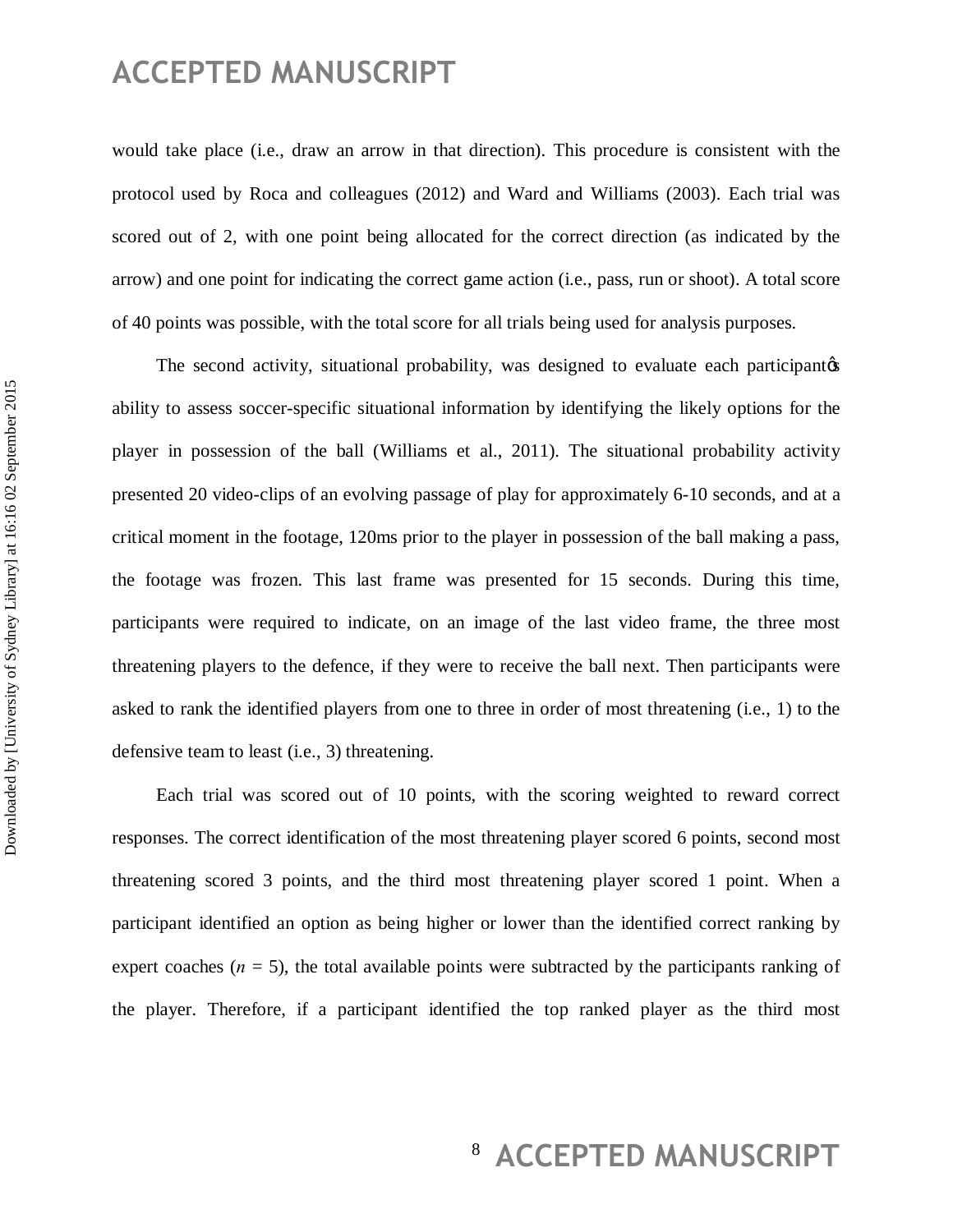threatening player, the participant would receive 3 points for that player  $(6-3 = 3)$ . The total score for all trials were calculated for analysis.

The final perceptual-cognitive activity involved a pattern recognition task. In this activity, 20 video-clips from the same game as presented in the situational probability activity were shown to the participants. Of the 20 clips presented, 10 clips had been presented in the situational probability activity, and 10 had not been seen before. Participants were asked to identify whether or not the clip had been presented in the situational probability test. To indicate this response the participants marked  $-$ YES $\phi$  or  $-\text{NO}\phi$  in an answer booklet. For this activity, one point was awarded for each correct response, with a maximum score of 20. For analysis purposes each participant<sub>/s</sub> percentage score was used.

Correct responses for the perceptual-cognitive activities were determined by an expert panel of elite level youth coaches  $(n = 5)$  who are currently coaching international youth level teams. The coaching panel were presented with the individual clips, and individually recorded their response. All responses were collated and tallied with any discrepancies in the outcome of the clip discussed in a round table forum until 100% agreement was reached for the outcome of each clip. For analysis purposes, the outcomes decided upon by the coaches were deemed as correct.

#### **Procedure**

Participants first completed the Grit-S with the completion time ranging from 5 to 10 minutes. The PHQ was then administered, with participants taking approximately one hour to complete. During this time, the lead author and a research assistant were available to answer questions and provide further explanation. Finally, the participants completed the perceptual-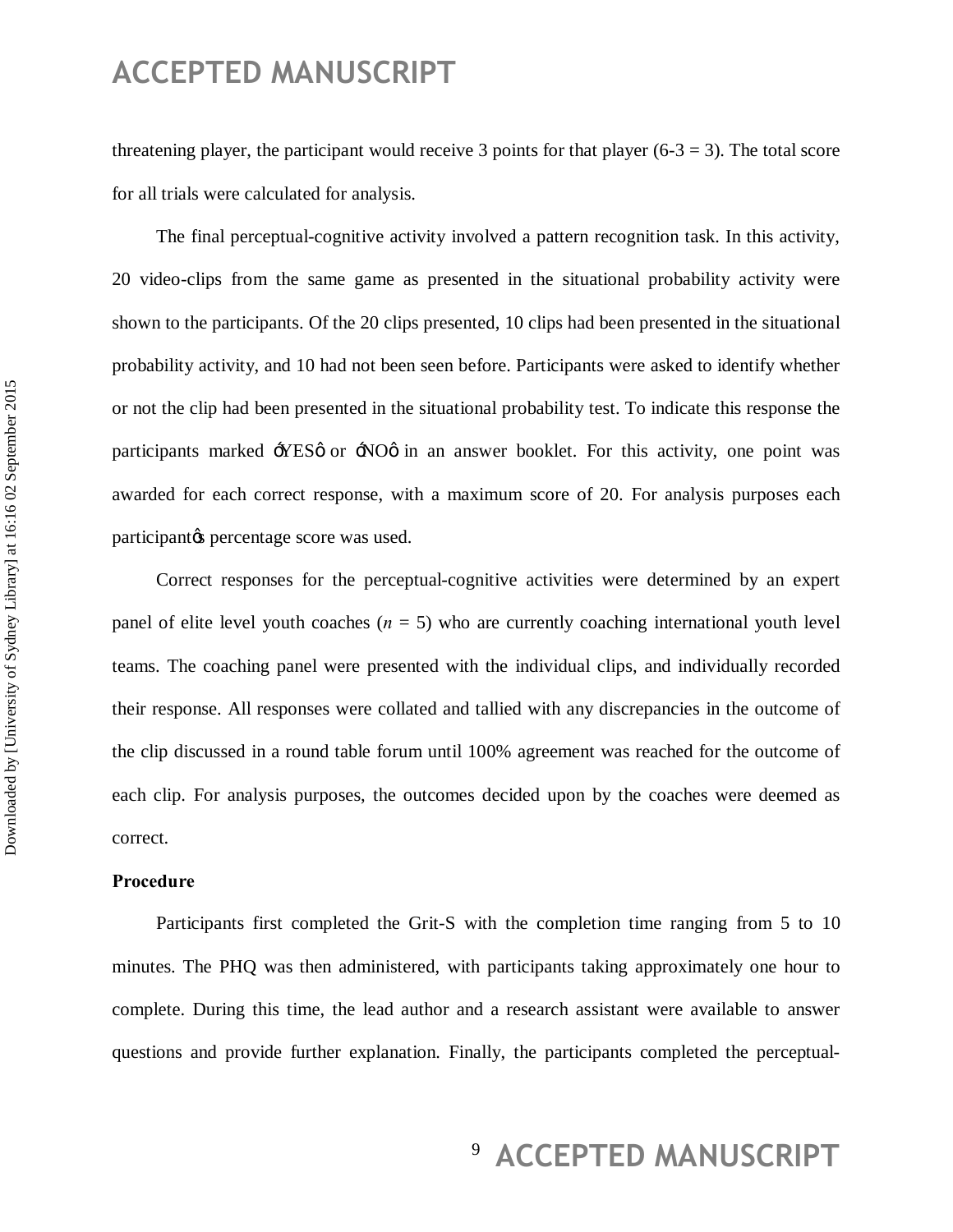cognitive activities. The decision-making activity was completed first, followed by the situational probability, and finally the pattern recognition activities. Prior to each activity three familiarisation trials were presented to ensure participants were comfortable with each of the tasks. The activities were projected on to a screen (2.1 metres) with participants seated within clear view of the screen (approximately 5-7 metres away).

#### **Data Analysis**

For the PHQ, to ensure consistency with previous findings (Ford et al., 2009; Ford & Williams, 2012; Ward et al., 2007), soccer-related activities were grouped into three activity types, competition (i.e., match-play), training (i.e., coach-led and individual practice), and play (i.e., peer-led play). Accumulated hours of engagement in soccer-related activities was calculated by multiplying the reported hours per week by weeks per year, minus the number of weeks participants reported as injured. To calculate accumulated hours of indirect involvement, reported hours per week were multiplied by the reported weeks per year. This calculation did not subtract number of weeks injured, as injury was presumed to have minimal effect on participant to be indirectly involved in soccer. For the perceptual-cognitive activities, the total score for each activity was calculated and then converted to a percentage score.

To understand the potential influence of grit within an elite group of players, a percentile split approach was used. This method split the group based on grit score, with the top third forming a high grit group, and the bottom third forming a low grit group. Similar to previous research (Williams et al., 2012), the sub-groups were separated into sub-groups based on objective markers and were statistically different from each other. Therefore, the top third, high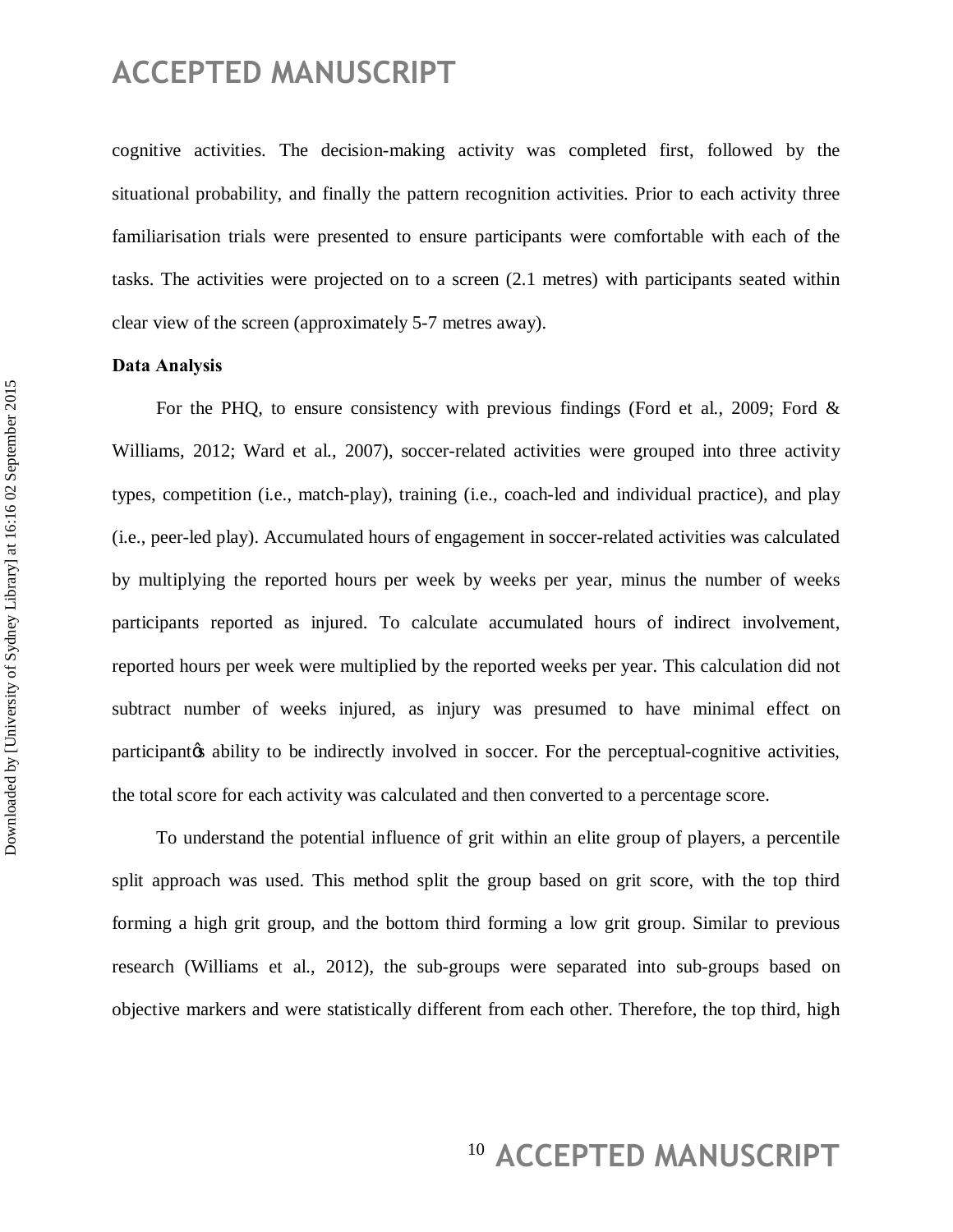grit group ( $n = 127$ ), had a mean age of 14.04 years (SD = 0.72), and the bottom third, low grit group ( $n = 130$ ), had a mean age of 13.63 years (SD = 0.78).

To assess group (i.e., high grit and low grit) differences for perceptual-cognitive and player history, separate one-way Analysis of Covariance (ANCOVA), controlling for age, were conducted. Potential relationships between all variables measured (grit, perceptual-cognitive performance and player history) were examined using Pearson's correlations. Due to the positive skewness in the playing history data, the values for accumulated competition, training, play, and indirect involvement were log transformed for the analysis. A significant alpha was set at 0.05, with effect sizes calculated by a partial eta-squared ( $^{2}$ ) and described as a small ( $^{2} = 0.01$  6 0.058), medium ( $^2$  = 0.059 6 0.137) or a large ( $^2$   $\times$  0.138) effect size, and correlation coefficients (*r*) denoted by a small ( $r = 0.1$  ó 0.29), medium ( $r = 0.3$  ó 0.49) or large effect ( $r =$ 0.5  $6$  1) (Cohen, 1992).

#### **Results**

Descriptive statistics (mean  $\pm$  standard deviation) for perceptual-cognitive activities, player history (non-transformed presented) and grit, when the cohort was separated by level of grit, are presented in Table 1. Table 2 presents the means, standard deviations and correlations from all participants for all of the measured variables. Analysis indicated significant small to medium correlations between grit and soccer-specific measures (i.e., perceptual-cognitive performance and player history).

A separate one-way ANCOVA demonstrated a significant main effect for grit when controlling for age, with the high grit group ( $M = 4.24$ ,  $SD = 0.23$ ) recording a significantly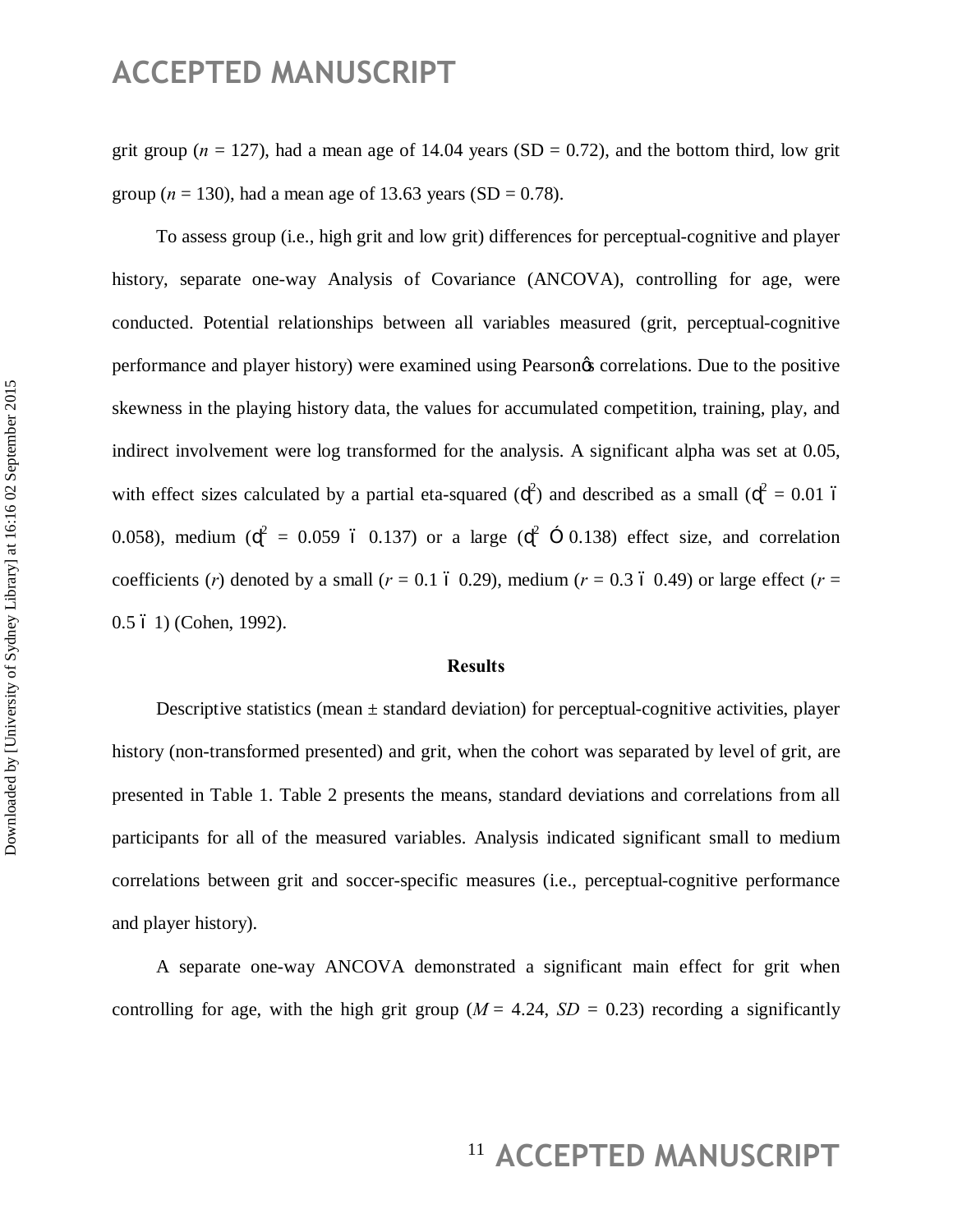greater grit score compared to the low grit group  $(M = 3.10, SD = 0.26)$ . Thus, prior to further analysis, the groups were significantly different on an objective measure.

#### **Sport-Specific Engagement**

In relation to the accumulated hours of soccer-specific activity, there were significant between group differences for competition, training, play, and indirect involvement, when controlling for age. The separate one-way ANCOVA indicated the higher grit group accumulated more hours on all physical sport-specific activities than the low grit group (Competition,  $p =$ 0.004, partial  $^{2} = 0.035$ ; training,  $p = 0.000$ , partial  $^{2} = 0.068$ ; play  $p = 0.009$ ,  $r = 0.029$ ). Furthermore, the high grit group accumulated significantly more hours in indirect activities (*M* = 3124.72 hrs,  $SD = 2121.44$ ) compared to the low grit group ( $M = 2030.24$  hrs,  $SD = 1835.65$ ). The results support hypothesis one, with gritty players accumulating more time in sport-specific activities.

#### **Perceptual-Cognitive Performance**

The separate one-way ANCOVA $\alpha$  indicated a significant group effect for perceptualcognitive skills when controlling for age. The high grit group scored significantly higher on the decision-making,  $F(2, 233) = 4.65$ ,  $p = 0.032$ , partial  $^{2} = 0.020$ , and situational probability tasks,  $F(2, 232) = 6.00$ ,  $p = 0.015$ , partial  $2 = 0.025$ , when compared with the low grit group. On the pattern recognition task, while the high grit group scored better  $(M = 65.68, SD = 5.42)$  compared to the low grit group ( $M = 63.20$ ,  $SD = 6.39$ ), there was no significant between group difference  $(p > 0.05)$ . The results generally support hypothesis two, gritty players performed better on the perceptual-cognitive skills tests.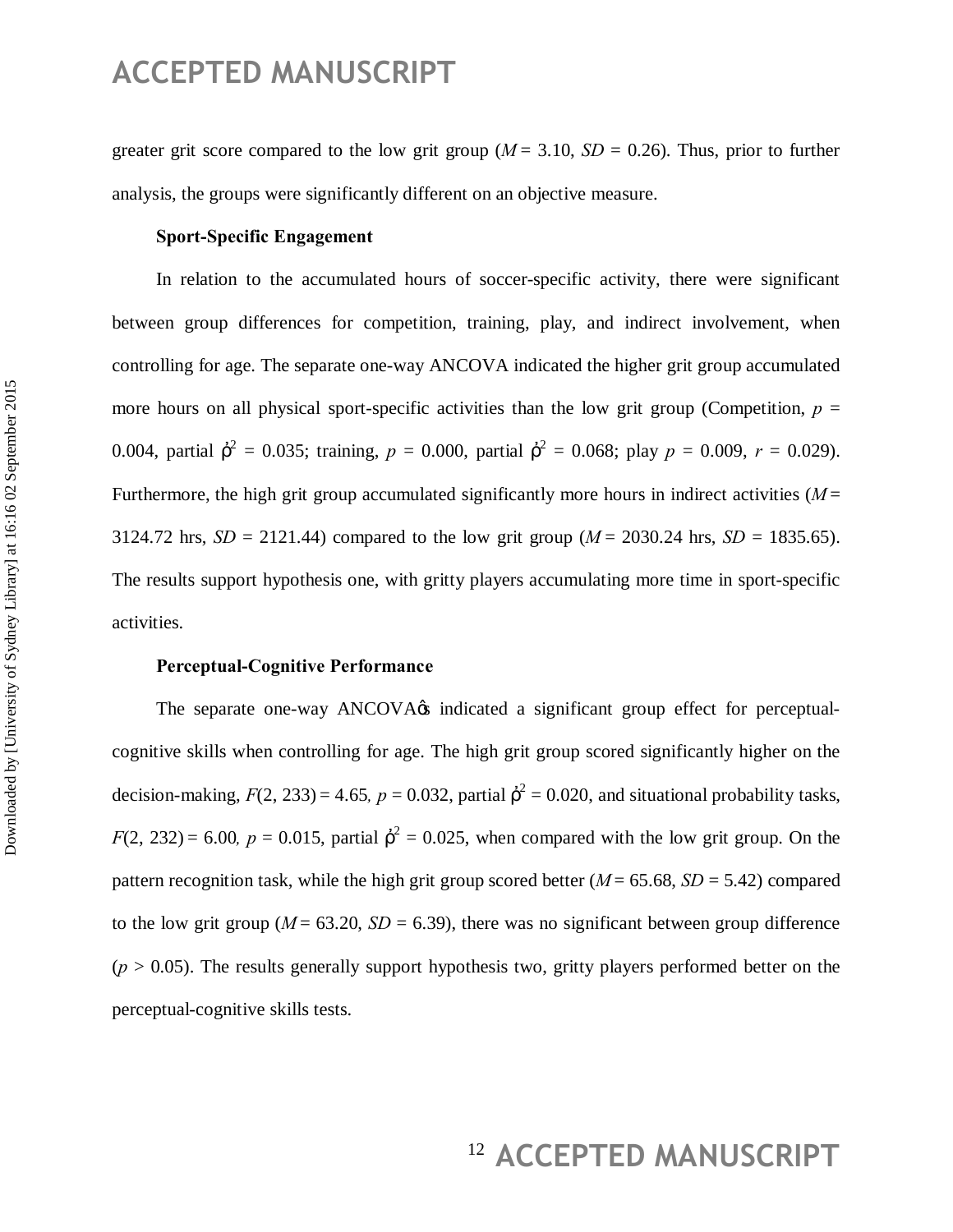#### **Discussion**

We examined whether soccer players who score low and high on the personality trait grit can be differentiated based on their sport-specific engagement and perceptual-cognitive expertise. We predicted that grittier players accumulated more hours of soccer-specific engagement. Furthermore, we expected the high grit group to perform better on the perceptualcognitive skills tests compared to the low grit group.

Our approach is novel since this is the first attempt to explore the personality trait of grit in a sport-specific domain, with the results supporting previous grit based findings, whereby grittier individuals were found to accumulate more time in domain specific activities compared to less gritty individuals (Duckworth et al., 2011). We speculate that grittier players are more likely to sustain long periods engaged in soccer-specific training activities to achieve their performance goals. Conversely, less gritty players may be less inclined to partake in extensive periods of domain-specific engagement, thus less likely to sustain the long periods of practice needed for successful performance (Ford et al., 2009; Ford et al., 2012; Ford & Williams, 2012; Ward et al., 2007).

In addition to supporting previous research, the current study extends both the grit and sporting expertise literature by demonstrating that gritty players accumulate significantly more hours indirectly involved in soccer, compared to less gritty players. With the increased coverage of soccer on television and the popularity of soccer-specific computer games, a limitation of previous sport-based expertise literature is the lack of acknowledgement related to the time invested by players in non-physical sport-specific activities. The results show indirect involvement accounts for almost half of total sport-specific engagement. The results corroborate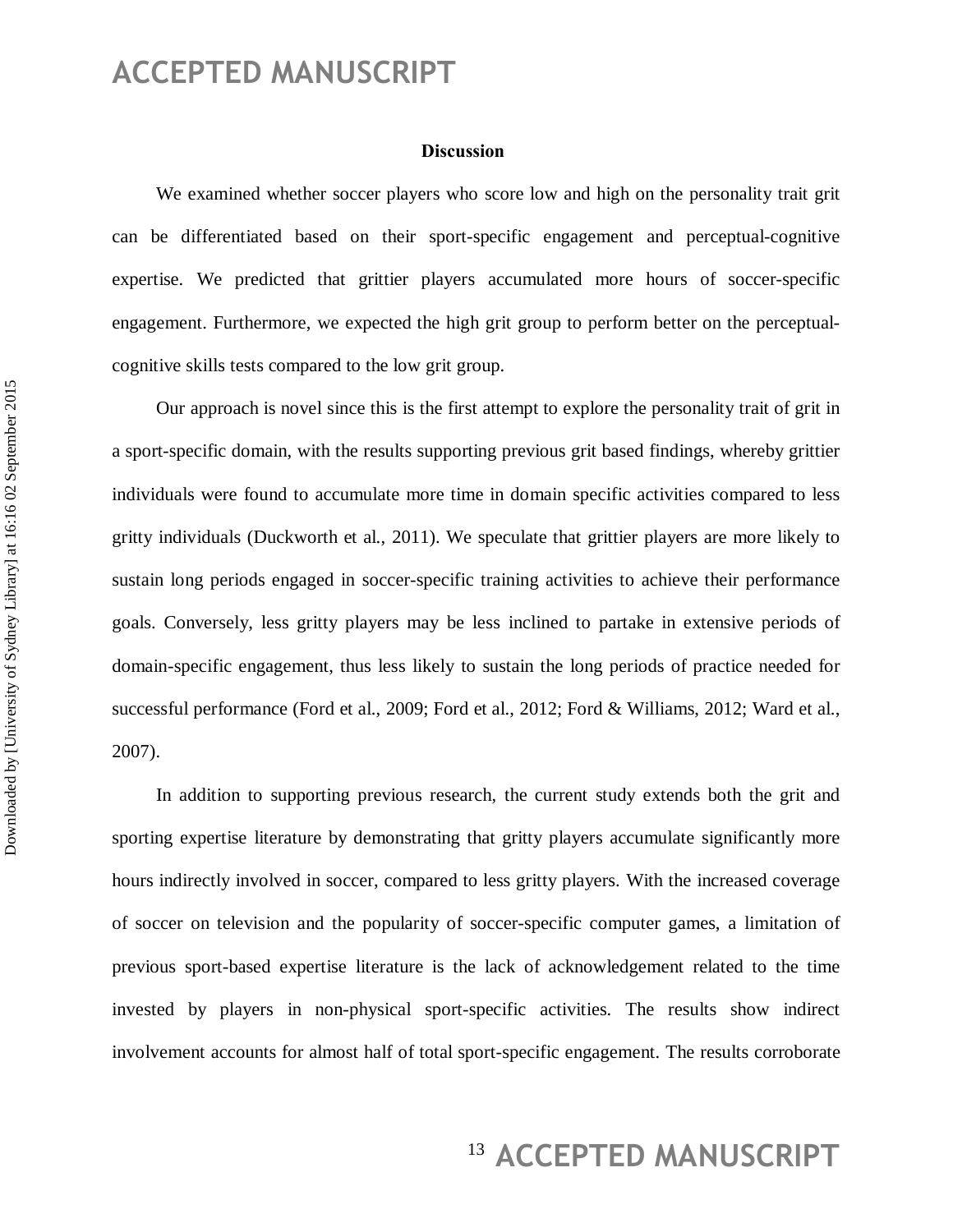with previous grit (Duckworth & Quinn, 2007; Eskreis-Winkler et al., 2014) and sports expertise research (Roca et al., 2012; Williams et al., 2012), whereby grittier or elite athletes accumulate more time in sport-specific activities. The findings may however indicate the potential underestimation of time players invest in sport-specific activities, if only physical engagement is calculated. As previous investigations have highlighted the potential benefit of observing sportspecific games on perceptual-cognitive skills (Pizzera  $\&$  Raab, 2012), there remains little empirical evidence of the performance benefits associated with engagement in sport-specific computer games. The results of the current study indicate gritty players accumulate approximately 1000 extra hours indirectly involved in soccer.

There is an extensive body of research that indicates that performance on perceptualcognitive tests discriminates skilled and less skilled performers (Farrow et al., 2010; Larkin et al., 2011; Larkin et al., 2014; Roca et al., 2012), coupled with findings to suggest grit may have a positive influence on academic performance (Duckworth et al., 2011). However, to date there has been no investigation of the potential link between grit and perceptual-cognitive expertise. As predicted, there was a significant main effect for perceptual-cognitive performance, with the high grit group performing significantly better on the perceptual-cognitive activities of decisionmaking and situational probability, compared to the less gritty players. Sport expertise based literature indicates skilled individuals outperform less skilled individuals on video-based perceptual-cognitive skills tests (Roca et al., 2012; Williams et al., 2011), with a positive correlation between perceptual-cognitive performance and time invested in soccer-specific activities (Roca et al., 2012; Williams et al., 2011). Therefore, the results may suggest gritty players are likely to invest more time within soccer-specific activities, which in turn may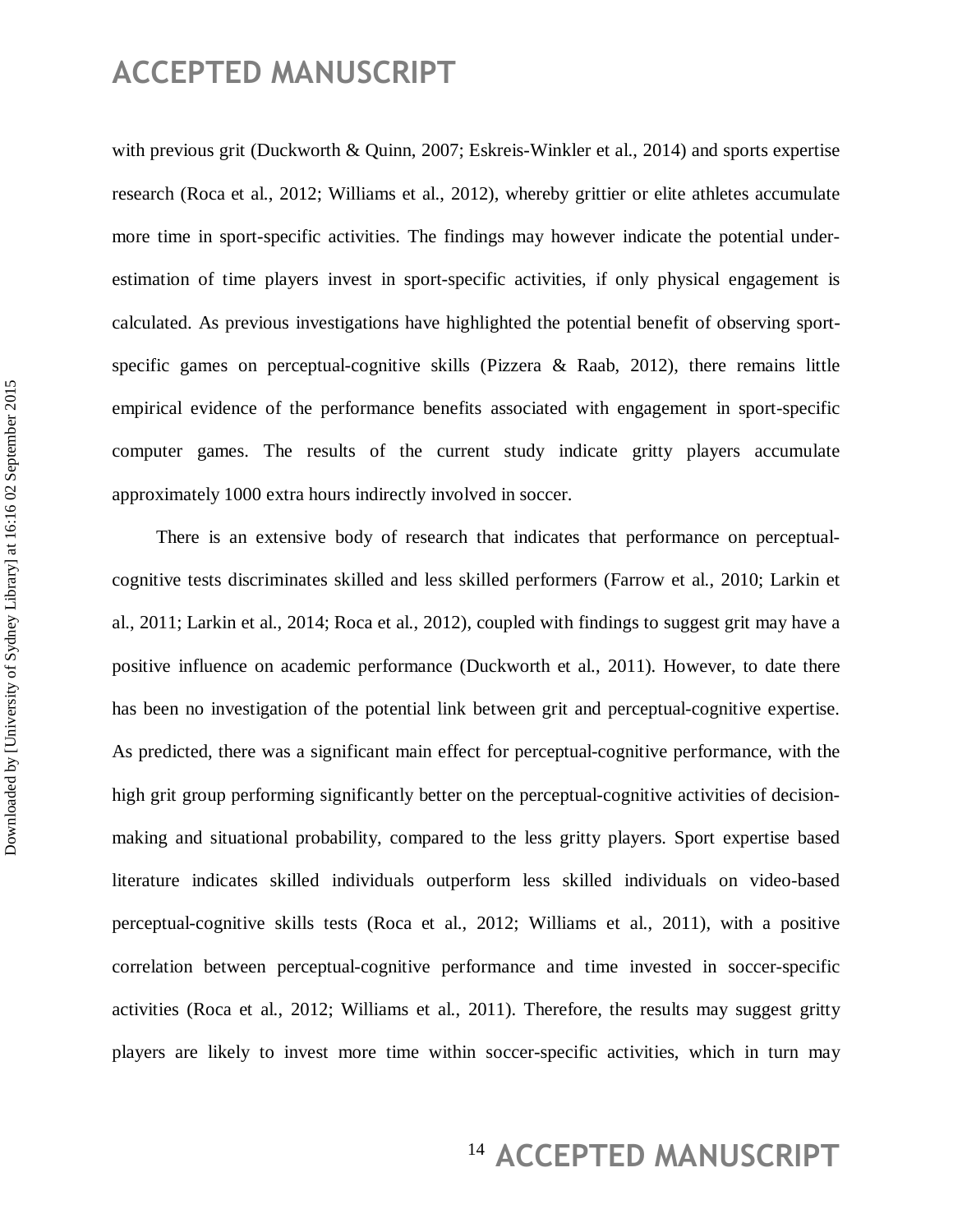positively influence perceptual-cognitive performance. While the findings supports previous gritbased expertise knowledge (Duckworth et al., 2011), the results provide initial evidence that grit may have a positive impact on the development of sport-specific expertise.

To demonstrate the link between grit and expertise, Duckworth and colleagues (2007) have speculated that achievement or success in a chosen domain is a product of talent and effort. However, the effort an individual invests in the domain may define success more than talent alone. It is proposed that to achieve this success an individual may work harder for longer periods, without switching objectives or focus on the long-term goal, or demonstrate high qualities of grit (Duckworth et al., 2007). From a practical perspective, two players may be of similar talent however one player high in grit devotes more time to practice (mean 686 hours more) to achieve their goals, such as successful decision-making performance, compared to a similar player, who is not as gritty and therefore may not make as many correct decisions. Therefore, as demonstrated in the current results, the grit of an individual may identify the athletes who are willing to dedicate more time and energy towards the development of expert performance and success.

While we attempted to control for potential confounding variables, interpretation of the results should however, be considered in respect to methodological limitations. First, the study is limited by a sample of elite youth players resulting in a fairly homogenous group. While the use of a percentile split creates distinct groups within an elite sample, in future researchers should consider using diverse cohorts with known skill differences (i.e., elite, sub-elite, and novice) to further explore the potential link between grit and sport-specific engagement and performance. Such findings may determine whether grit could be used as a potential variable for talent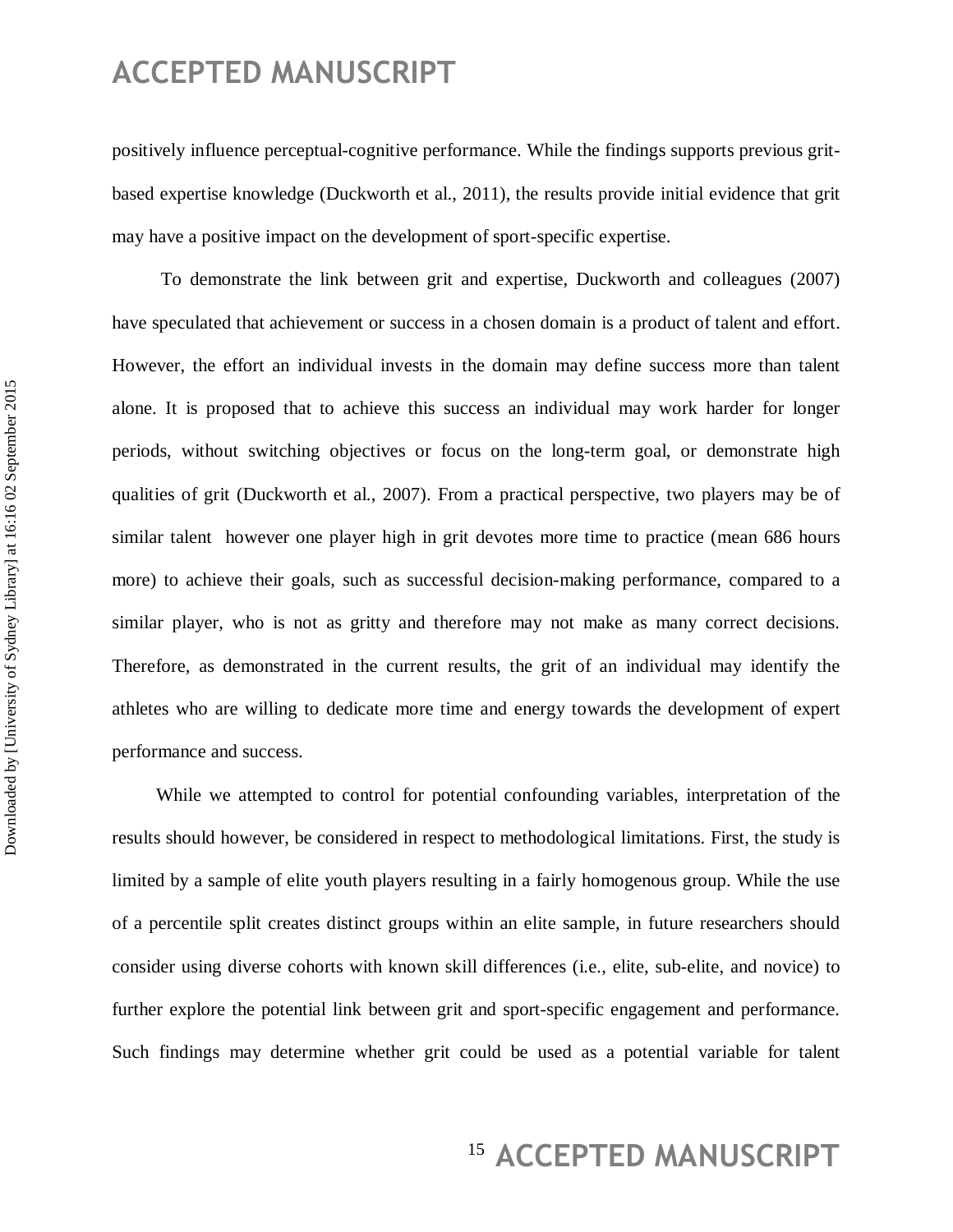identification purposes. Second, while there are differences in the reported number of hours invested in sport-specific activities, the accuracy of this retrospective data may be limited by the memory recall of the participants to recall participation in activities during childhood. Therefore, researchers may encourage the use of sport-specific participation diaries to measure sportspecific engagement. Third, perceptual-cognitive performance was measured using a videobased assessment, while there has been evidence to suggest video-based measures can differentiate skill-based differences (Ward et al., 2013; Ward & Williams, 2003; Williams et al., 2006), there is still limited evidence to demonstrate performance on video-based assessments reflect actual in-game perceptual-cognitive performance. Therefore, further research is required to determine whether video-based performance accurately replicates in-game perceptualcognitive performance. Finally, as the current study is limited by a cross-sectional sample of elite youth players, in future researchers may consider longitudinal assessments to thoroughly understand the potential association between grit and sport-specific expertise.

#### **Conclusions**

In summary, this is the first study to explore the personality trait of grit within a sporting expertise context. Although researchers have focused on the hours invested in domain specific activities and its importance on athlete development (Ford et al., 2009; Ford & Williams, 2012; Roca et al., 2012; Ward et al., 2007), few researchers have considered the potential influence personality traits have on athlete development. In this study, we report the first attempt to demonstrate the potential link between the personality trait grit, the desire to achieve long-term goals even in the presence of failure or setbacks (Duckworth et al., 2007), sport-specific engagement and perceptual-cognitive skills. The novel findings of the current investigation may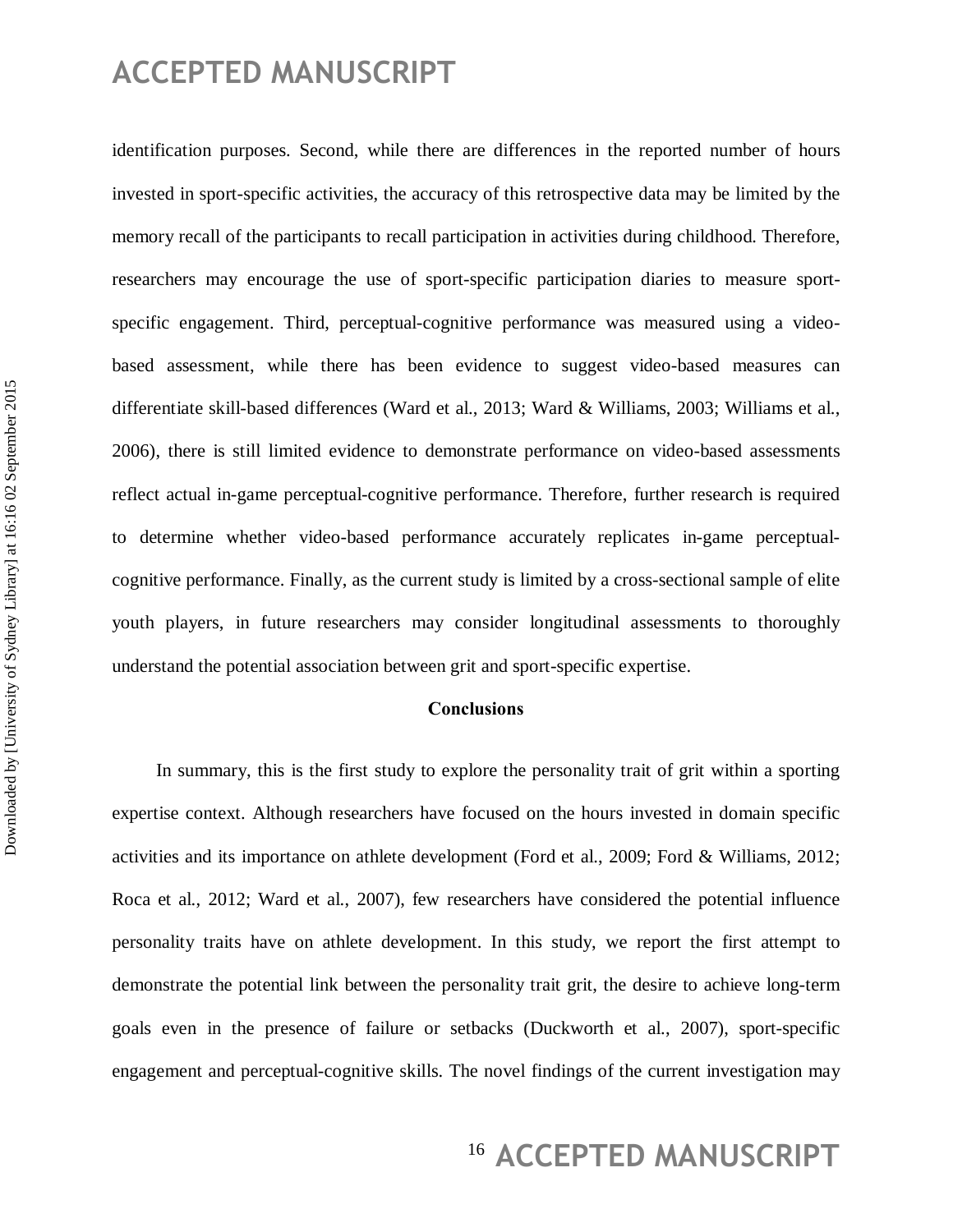indicate that grittier youth athletes are more likely to invest greater amounts of time in soccerspecific activities, and work towards their sporting goals, compared to less gritty individuals. Furthermore, the current investigation may highlight the potential importance of acknowledging indirect involvement when considering the practice and developmental profiles of elite youth athletes. From a performance perspective, the current results demonstrate grittier players perform better on sport-specific perceptual-cognitive assessments than less gritty players.

#### **Funding**

This work was supported by the Australian Research Council (ARC) and industry partner Football Federation Australia under the Grant LP120100243.

<sup>17</sup> ACCEPTED MANUSCRIPT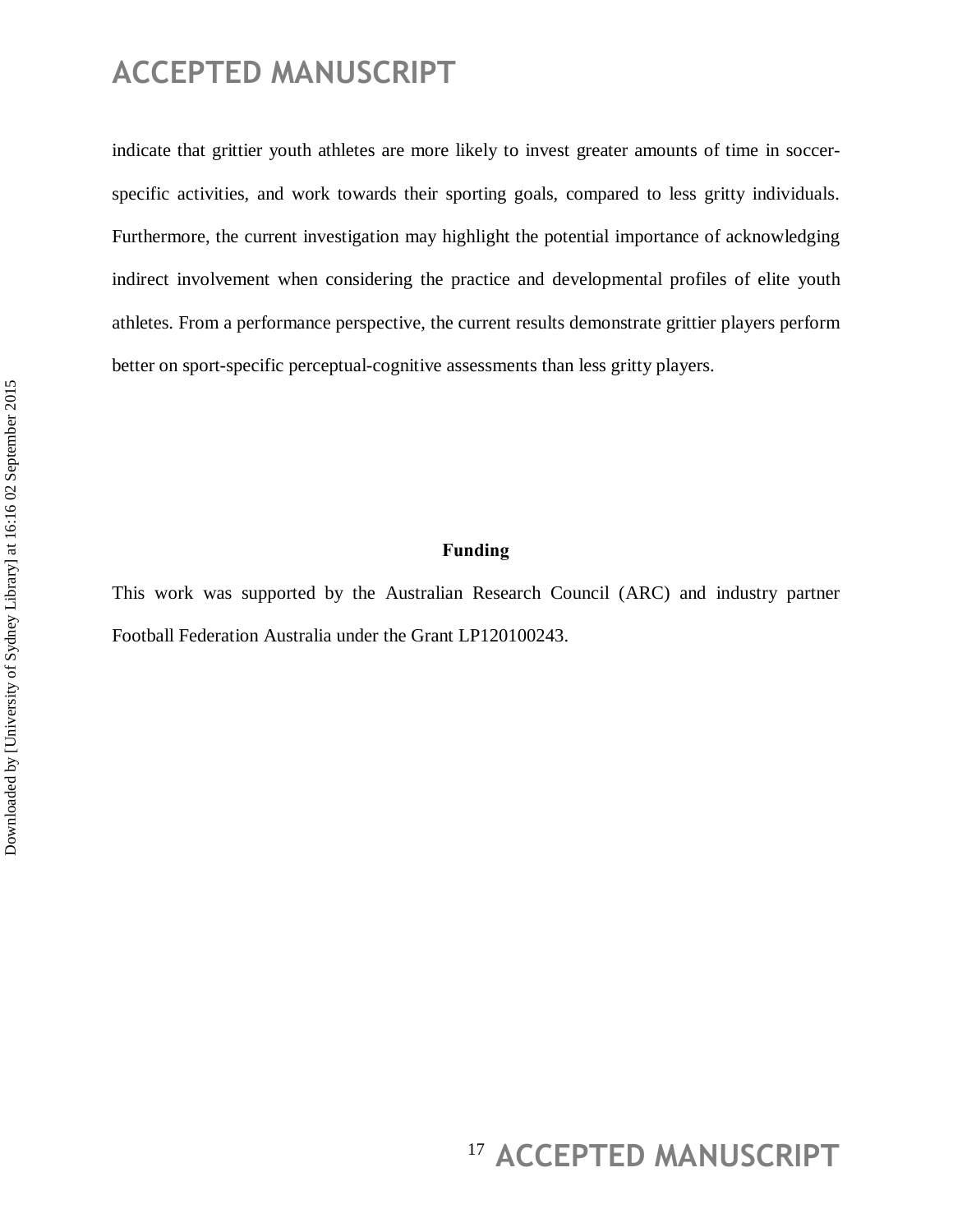#### **References**

Cohen, J. (1992). A power primer. *Psychological Bulletin, 112,* 115-159.

- Coelho e Silva, M., Figueiredo, A. J., Simões, F., Seabra, A., Natal, A., Vaeyens, R., Philippaerts, R., Cumming, S. P., & Malina, R. M. (2010). Discrimination of U-14 soccer players by level and position. *International Journal of Sports Medicine*, *31*(11), 790-796.
- Deprez, D., Fransen, J., Boone, J., Lenoir, M., Philippaerts, R., & Vaeyens, R. (2015). Characteristics of high-level youth soccer players: variation by playing position. *Journal of Sports Sciences*, *33*(3), 243-254.
- Duckworth, A. L., Kirby, T. A., Tsukayama, E., Berstein, H., & Ericsson, K. A. (2011). Deliberate practice spells success why grittier competitors triumph at the national spelling bee. *Social Psychological and Personality Science, 2*(2), 174-181.
- Duckworth, A. L., Peterson, C., Matthews, M. D., & Kelly, D. R. (2007). Grit: perseverance and passion for long-term goals. *Journal of Personality and Social Psychology, 92*(6), 1087- 1101.
- Duckworth, A. L., & Quinn, P. D. (2009). Development and validation of the Short Grit Scale (GRIT6S). *Journal of Personality Assessment, 91(2)*, 166-174.
- Eskreis-Winkler, L., Shulman, E. P., Beal, S. A., & Duckworth, A. L. (2014). The grit effect: predicting retention in the military, the workplace, school and marriage. *Frontiers in Psychology*, *5*(36).
- Farrow, D., McCrae, J., Gross, J., & Abernethy, B. (2010). Revisiting the relationship between pattern recall and anticipatory skill*. International Journal of Sport Psychology, 41*, 91- 106.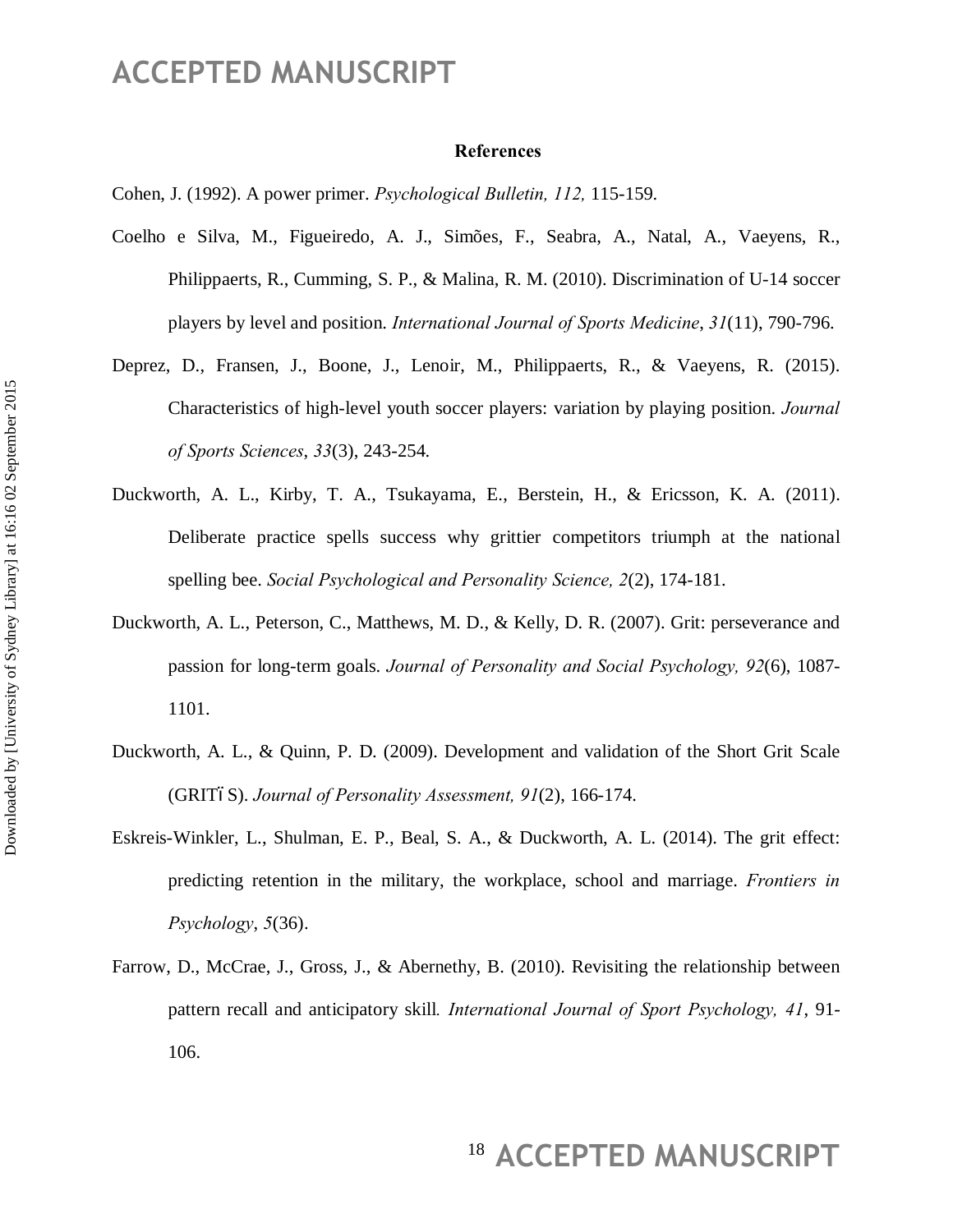- Figueiredo, A. J., Gonçalves, C. E., Coelho e Silva, M. J., & Malina, R. M. (2009). Characteristics of youth soccer players who drop out, persist or move up. *Journal of Sports Sciences*, *27*(9), 883-891.
- Ford, P., Carling, C., Garces, M., Marques, M., Miguel, C., Farrant, A., Stenling, A., Moreno, J., Le Gall, F., Holmström, S., Salmela, J. H., & Williams, A. M. (2012). The developmental activities of elite soccer players aged under-16 years from Brazil, England, France, Ghana, Mexico, Portugal and Sweden. *Journal of Sport Sciences, 30*(15), 1653-1663.
- Ford, P., Ward, P., Hodges, N. J., & Williams, A. M. (2009). The role of deliberate practice and play in career progression in sport: the early engagement hypothesis. *High Ability Studies, 20*(1), 65-75.
- Ford, P., & Williams, A. M. (2012). The developmental activities engaged in by elite youth soccer players who progressed to professional status compared to those who did not. *Psychology of Sport and Exercise, 13*(3), 349-352.
- Guelmami, N., Hamrouni, S., & Agrébi, B. (2014). Psychological profiles of talented male youth athletes in team sports games. *Journal of Physical Education and Sport Management*, *5*(1), 5-10
- Larkin, P., Berry, J., Dawson, B., & Lay, B. (2011). Perceptual and decision-making skills of Australian football umpires. *International Journal of Performance Analysis in Sport, 11*(3), 427-437.
- Larkin, P., Mesagno, C., Berry, J., & Spittle, M (2014). Development of a valid and reliable video-based decision-making test for Australian football umpires. *Journal of Science and Medicine in Sport, 17*(5), 552-555.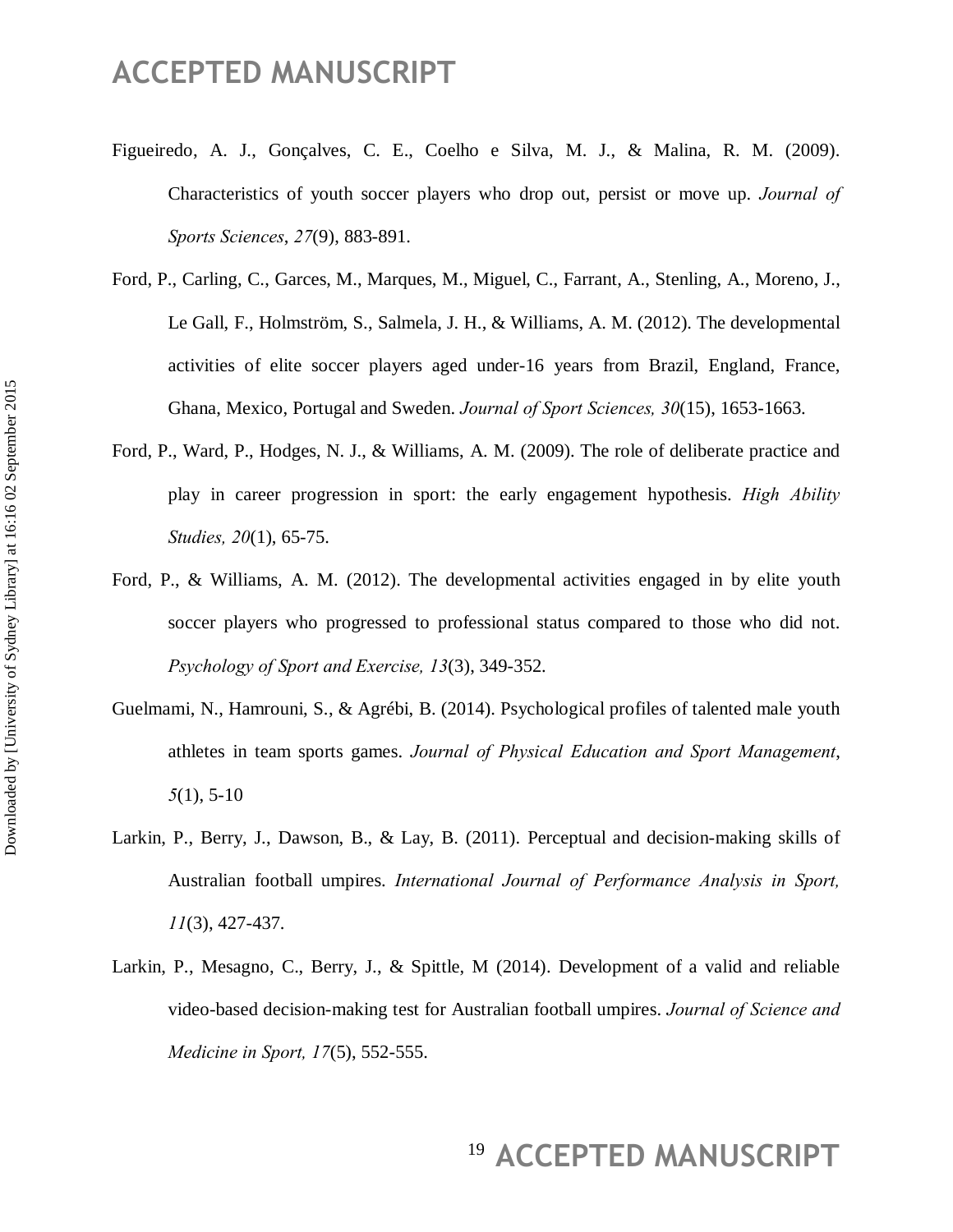- le Gall, F., Carling, C., Williams, M., & Reilly, T. (2010). Anthropometric and fitness characteristics of international, professional and amateur male graduate soccer players from an elite youth academy. *Journal of Science and Medicine in Sport*, *13*(1), 90-95.
- le Moal, E., Rué, O., Ajmol, A., Abderrahman, A. B., Hammami, M. A., Ounis, O. B., Kebsi, W., & Zouhal, H. (2014). Validation of the Loughborough Soccer Passing Test in Young Soccer Players. *Journal of Strength and Conditioning Research*, *28*(5), 1418-1426.
- Pizzera, A., & Raab, M. (2012). Perceptual judgements of sports officials are influenced by their motor and visual experience. *Journal of Applied Sport Psychology, 24*, 59-72.
- Reilly, T., Williams, A. M., Nevill, A., & Franks, A. (2000). A multidisciplinary approach to talent identification in soccer. *Journal of Sports Sciences, 18*, 695-702.
- Roberts, B., Jackson, J. J., Duckworth, A. L., & Von Culin, K. (2011). Personality measurement and assessment in large panel surveys. *Health, 14*(3), 9.
- Roca, A., Williams, A. M., & Ford, P. R. (2012). Developmental activities and the acquisition of superior anticipation and decision-making in soccer players. *Journal of Sports Sciences, 30*(15), 1643-1652.
- Stoll, O., Lau, A., & Stoeber, J. (2008). Perfectionism and performance in a new basketball training task: Does striving for perfection enhance or undermine performance?. *Psychology of Sport and Exercise*, *9*(5), 620-629.
- Ward, P., Ericsson, K. A., & Williams, M. A. (2013). Complex perceptual-cognitive expertise in a simulated task environment. *Journal of Cognitive Engineering and Decision Making, 7*(3), 231-254.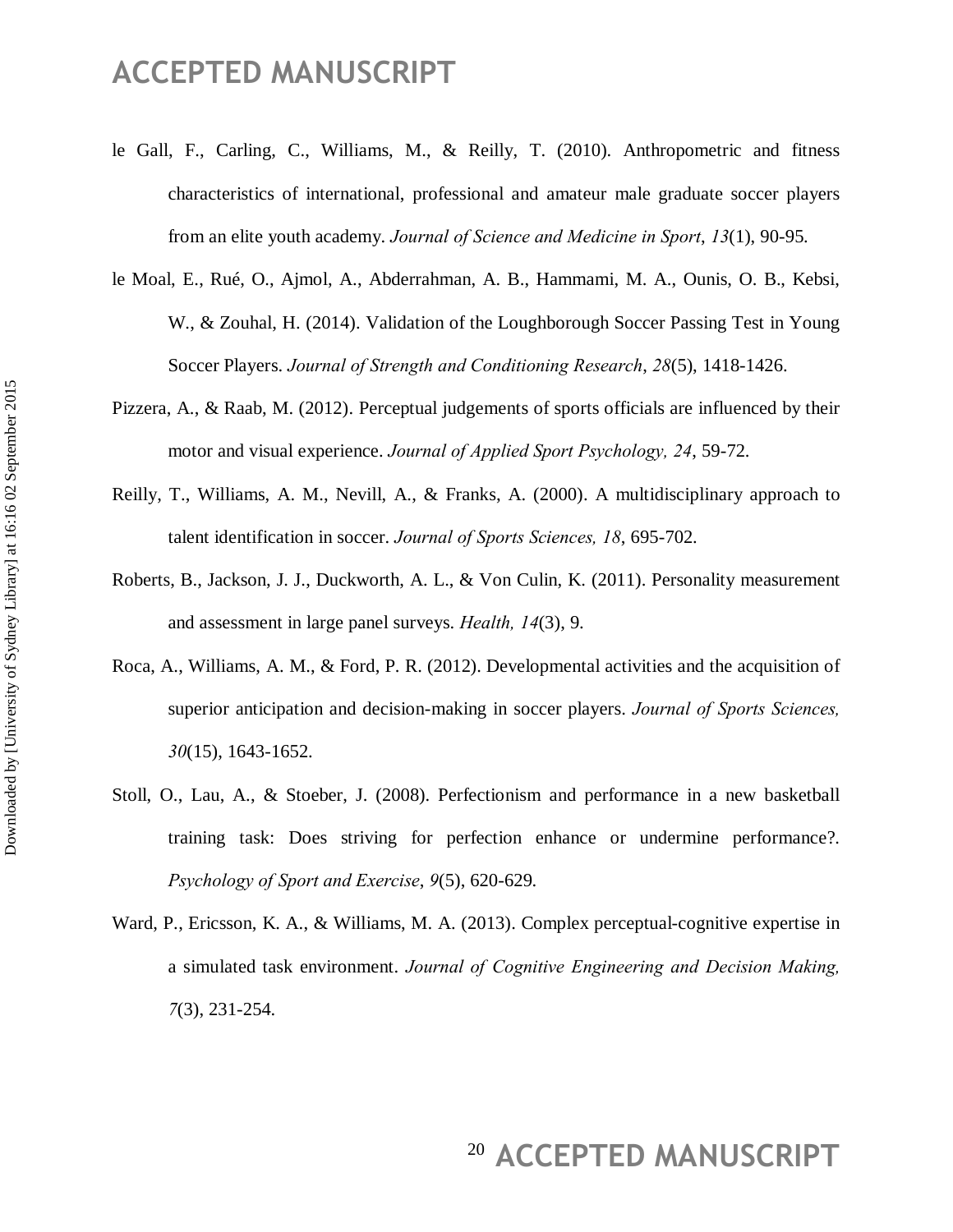- Ward, P., Hodges, N. J., Starkes, J. L., & Williams, M. A. (2007). The road to excellence: deliberate practice and the development of expertise. *High Ability Studies, 18*(2), 119- 153.
- Williams, A. M., Ward, P., Bell-Walker, J., & Ford, P. R. (2011). Perceptual-cognitive expertise, practice history profiles and recall performance in soccer. *British Journal of Psychology, 103,* 393-411.
- Williams, A. M., Hodges, N. J., North, J., & Barton, G. (2006). Perceiving patterns of play in dynamic sport tasks: Investigating the essential information underlying skilled performance. *Perception, 35,* 317-332.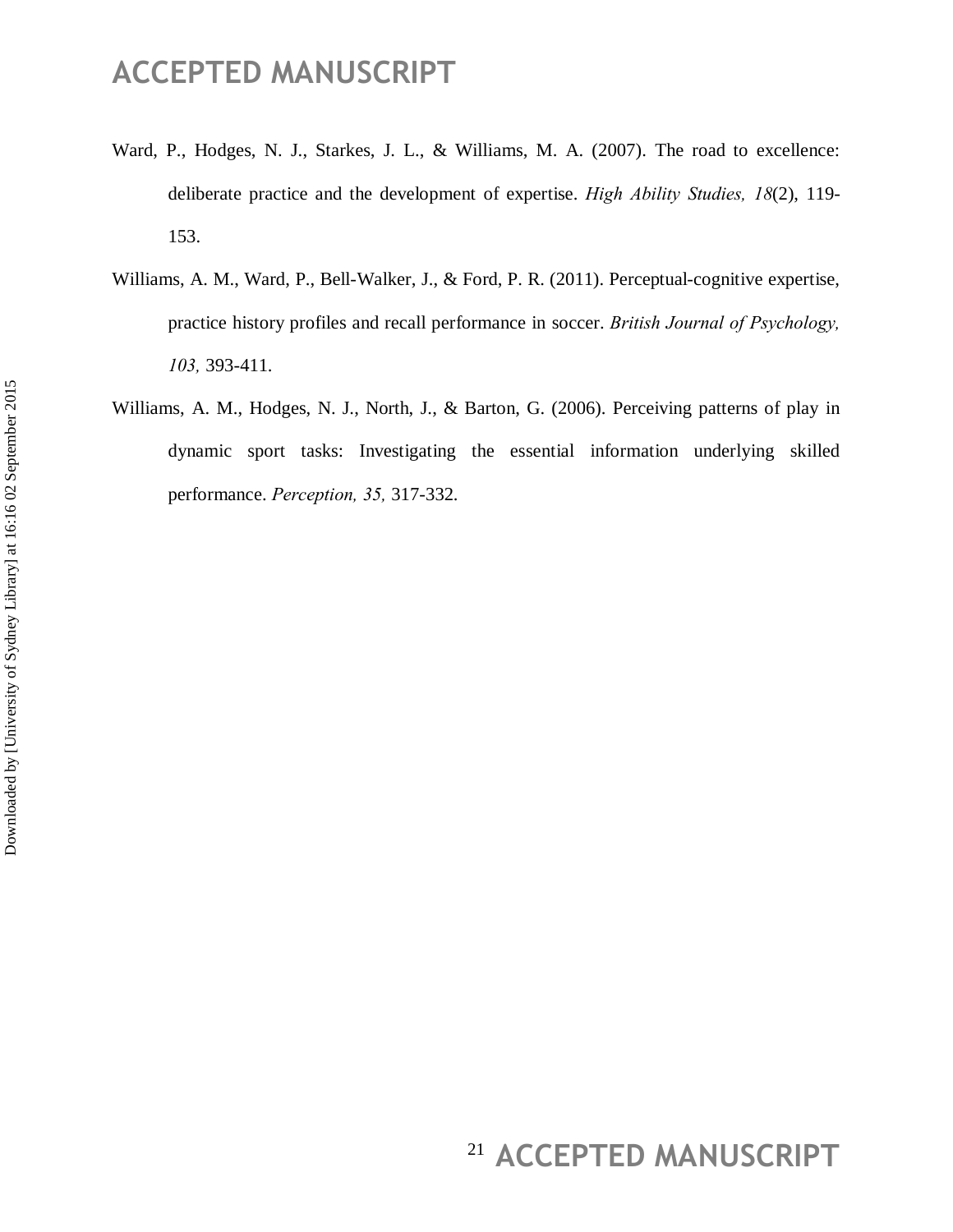Table 1. Mean  $(\pm SD)$  of grit, accumulated hours of soccer-related activity and perceptual-cognitive activities, when controlled

for age.

|                             | Low Grit Group |           | <b>High Grit Group</b> |           | $\cal F$ | p-value | <b>Effect Size</b> |        |
|-----------------------------|----------------|-----------|------------------------|-----------|----------|---------|--------------------|--------|
|                             | Mean           | <b>SD</b> | Mean                   | <b>SD</b> |          |         |                    |        |
| Grit                        | 3.10           | 0.26      | $4.24*$                | 0.23      | 1162.07  | 0.000   | 0.829              | Large  |
| Competition (hrs)           | 271.91         | 143.27    | 366.71*                | 188.51    | 8.64     | 0.004   | 0.035              | Small  |
| Training (hrs)              | 1456.32        | 818.63    | 2142.76*               | 1272.93   | 17.44    | 0.000   | 0.068              | Medium |
| Play (hrs)                  | 692.10         | 532.43    | 999.43*                | 717.75    | 6.91     | 0.009   | 0.029              | Small  |
| Indirect (hrs)              | 2030.24        | 1835.65   | 3124.72*               | 2121.44   | 9.89     | 0.002   | 0.040              | Small  |
| Decision-making (%)         | 54.01          | 15.26     | 59.85*                 | 11.54     | 4.65     | 0.032   | 0.020              | Small  |
| Situational Probability (%) | 63.20          | 6.39      | 65.68*                 | 5.42      | 6.00     | 0.015   | 0.025              | Small  |
| Pattern Recognition (%)     | 65.17          | 16.02     | 67.93                  | 16.47     | 0.10     | 0.752   | 0.000              | Small  |

\* indicates a significant difference at the 0.05 level